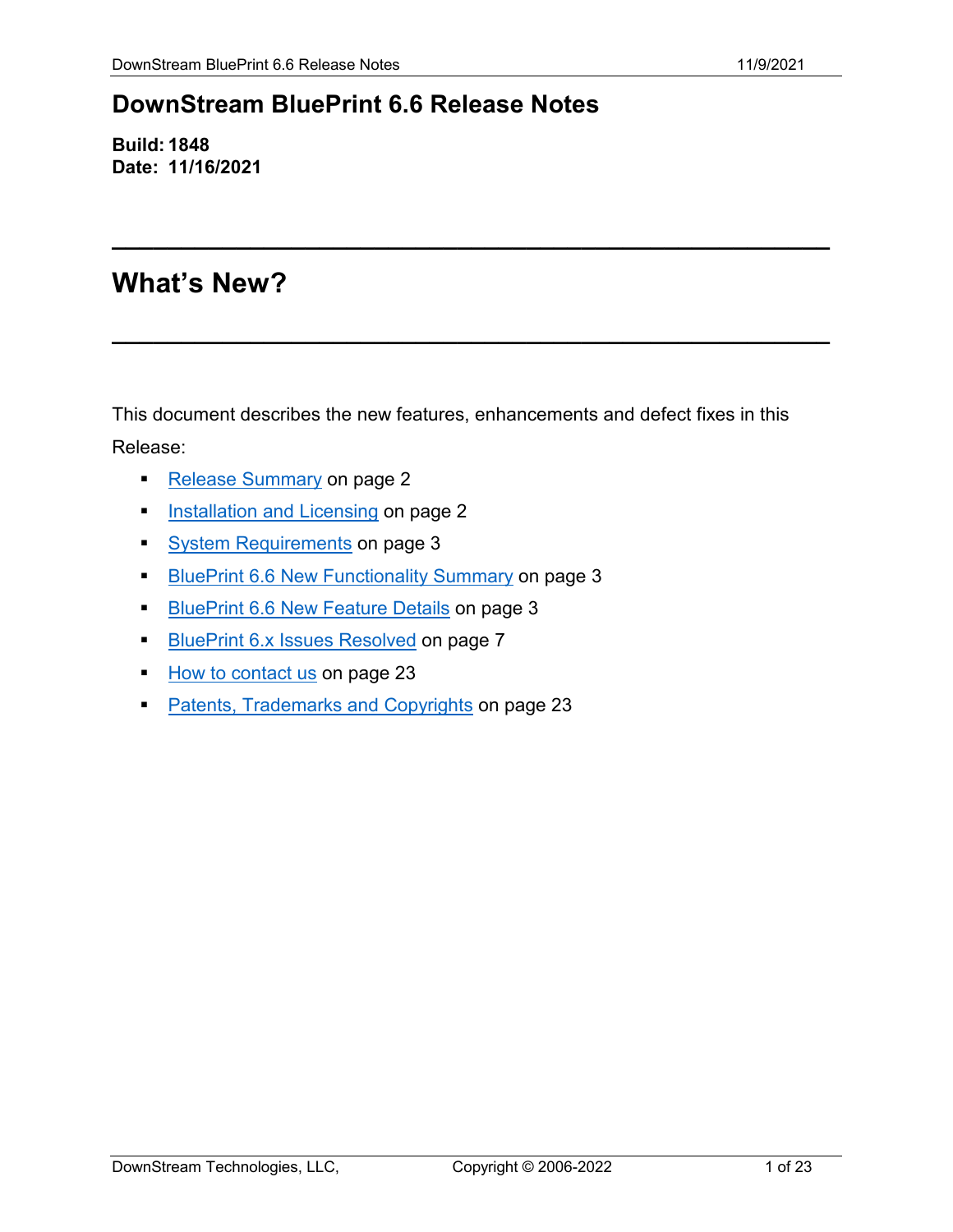## <span id="page-1-0"></span>**Release Summary**

BluePrint 6.6 is a major update. It includes support for OpenGL hardware acceleration, panel data translation to CAM350, Net Bridge support and expanded Rigid-Flex Layer type support.

## <span id="page-1-1"></span>**Installation and Licensing**

The installer for the client software (CAM350 14.6 and BluePrint 6.6) will create new folders and you can run both your previous release (CAM350 14.5 and BluePrint 6.5) and your new Release software side by side on the same PC if you wish. There is a new 14.6-6.6 License Manager and License that must be installed. This new License Manager and License will run your 14.6-6.6 software as well as previous releases (ie CAM350 14.5, 4.1 and 12.2).

For many users your installation should be as simple as this:

- 1. Run the installation executable
- 2. Choose "Install or Update Licensing" to install your new License Manager and License File.
	- a. If you are an existing customer on maintenance, choose "Install license from media" to install your new license file.
	- b. If you are a new user or your license is not found on media, get your new license from DownStream, copy it to your PC and then choose "browse to find License File".
- 3. Choose "Install DownStream Products" to install the new CAM350 14.6 and BluePrint 6.6 software on your PC.

If you are installing to a Virtual Machine or have any questions, reference our DownStream Installation Guide or contact us at [support@downstreamtech.com.](mailto:support@downstreamtech.com)

Notice: Microsoft requires that all Microsoft components installed on a PC are of the "same bit". Since BluePrint 6.x is 64 bit and installs Microsoft Access Database 2016 (64 bit) to query its database, MSOffice 64 bit is required on the same PC. The DownStream install now checks to see if MSOffice 32 bit is installed and warns the user if this is the case.

# <span id="page-1-2"></span>**System Requirements**

Your PC should meet or exceed the following requirements:

- OS: Windows 8.1, 10 (64 bit only)
- Processor: 2GHz or faster
- Memory: 8-16GB+
- Disk Space: 2GB available, SDD recommended
- Graphics: Discrete graphics card with on-board memory preferred (for best 3D performance)
- MSOffice 64 bit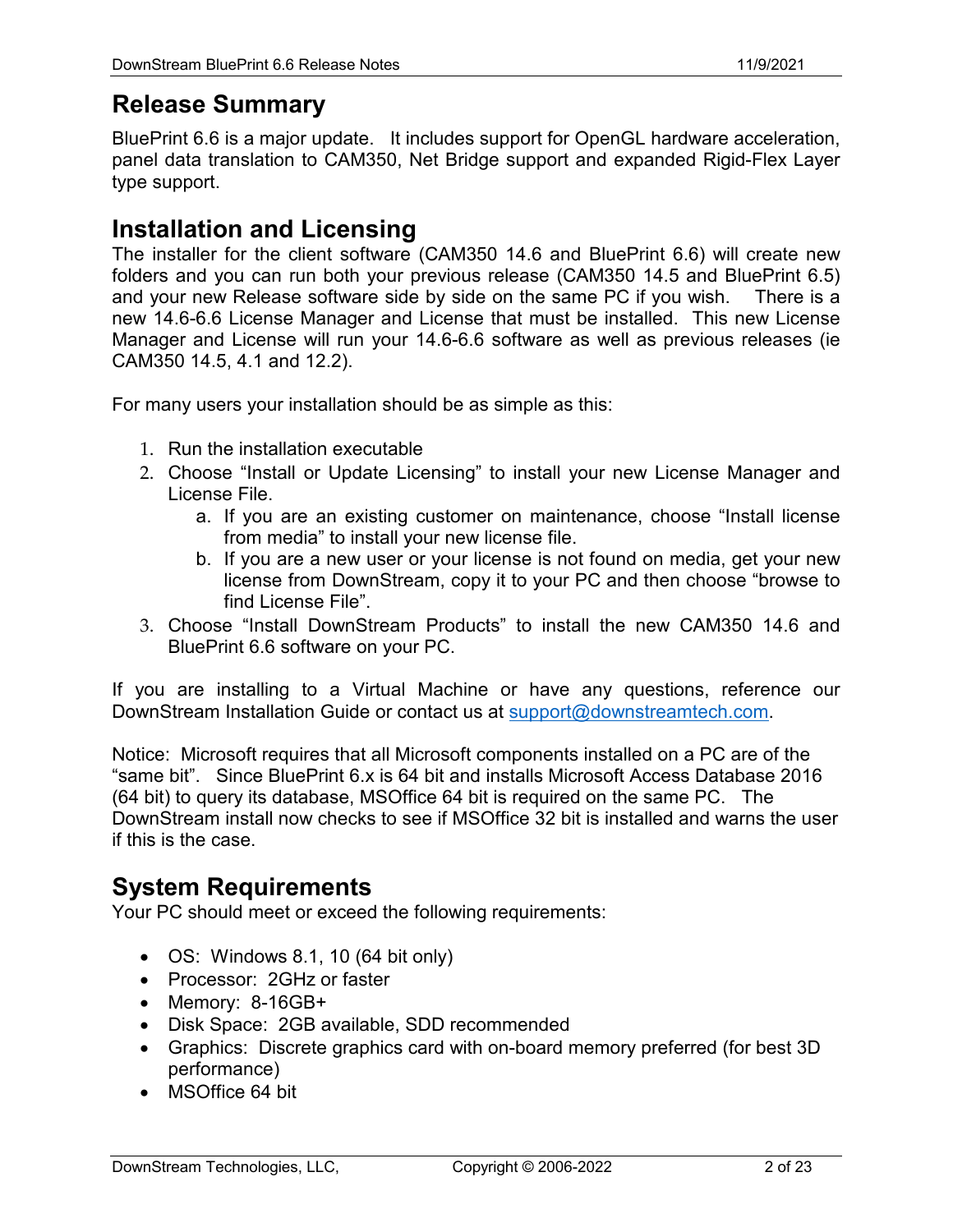Note: Please be aware that CAM350 14.6 and BluePrint 6.6 are 64 bit applications and will ONLY run on 64 bit Windows 8 and 10. DownStream has discontinued support of Windows 7

Note: If you run Microsoft Office on the same PC as BluePrint then you must use a 64 bit version of Microsoft Office. Microsoft Office 32 bit will no longer run after BluePrint 6.x is installed. Microsoft requires that Microsoft Office components must be of the same "bitness" on a PC. BluePrint 6.x installs a Microsoft Office 64 bit component that will render Microsoft Office 32 bit inoperable.

## <span id="page-2-0"></span>**BluePrint 6.6 New Functionality**

- $\checkmark$  Support for OpenGL Graphics Acceleration
- $\checkmark$  BluePrint Panel Translation to CAM350
- $\checkmark$  Net Bridge Support
- $\checkmark$  Expanded Support for Rigid-Flex Layer Types

## <span id="page-2-1"></span>**BluePrint 6.6 New Feature Details**

## **Support for OpenGL Graphics Acceleration**

By default, BluePrint's "Use Hardware Acceleration" option is enabled and this option tells BluePrint to display 2D graphics using the industry standard OpenGL interface. OpenGL is a cross-language, cross-platform, application programming interface for rendering 2D graphics and takes advantage of the graphics card or GPU in your PC. Adding a faster graphics card will almost always result in faster graphics display for BluePrint.

When BluePrint's "Use Hardware Acceleration" option is disabled, BluePrint will display 2D graphics using Windows GDI interface (Graphics Device Interface). On occasion, you may install BluePrint on a PC that does not have a graphics card or processor that supports an OpenGL device driver. BluePrint's GDI implementation is a full 2D display implementation. There will be no loss of functionality. However, Windows GDI does not leverage the faster graphics processor hardware as OpenGL does.

BluePrint will determine if your PC supports OpenGL when it is invoked. If OpenGL is not available on your PC, BluePrint will automatically disable the "Use Hardware Acceleration" option and disable the setting. Here are a few known compatibility issues:

- Unsupported Graphics Device or Driver. The graphics device or its current device driver on your system does not support OpenGL. Consult the graphic device documentation for details on support of OpenGL. A correction may be to locate and update the driver for the device.
- VMs do not support Hardware Acceleration. DownStream products can be run on a Virtual Machine. The majority of VMs do not support hardware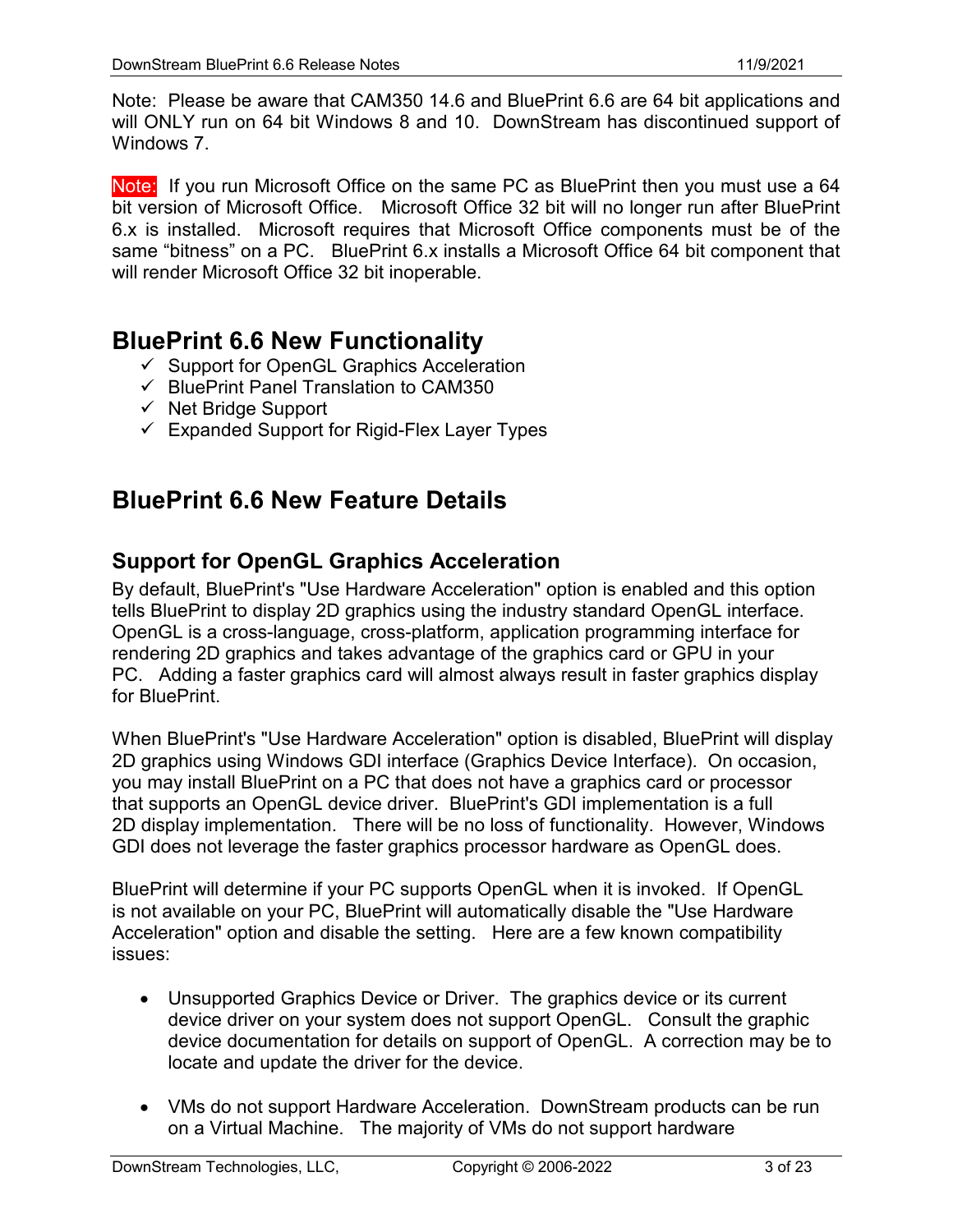acceleration. Consult your VM documentation for details on supporting hardware acceleration.

#### **To Enable/Disable the Use Hardware Acceleration Option:**

- 1. On the Home ribbon, select Options. The Options dialog will appear.
- 2. Select Environment General.
- 3. Enable or Disable the Use Hardware Acceleration option.

## **BluePrint Panel Translation to CAM350**

The Panel Drawing elements in BluePrint allow the user to design and document Assembly Panels using advanced features like step and repeat definition, merge web routes and mill tabs. The CAM350 Panel Editor and NC Editor allow the user to define the Assembly Panel using image step and repeat definitions and detailed NC instructions for panel creation. Now BluePrint supports translation from BluePrint Panel Drawing elements into CAM350 detailed Panel step definitions and detailed NC instructions. With the ease of use features in BluePrint Panel creation, users can set up an Assembly Panel in BluePrint and then faithfully translate the Panel Drawing to CAM350 Panel definitions, including step and repeat patterns and NC elements.

### **To Save BluePrint Panel definitions As CAM350 Panel**

- 1. Create BluePrint Panel(s)
- 2. Select the Panel that you want to save as a CAM350 Panel
- 3. Select "Overwrite CAM350 Panel" from the context menu (RMB)
- 4. A message will appear warning you that any panel definition you may have created in CAM350 will be overwritten by the BluePrint Panel definition. Select OK to continue.
- 5. Save the DPD file in BluePrint and then open the DPD file in CAM350. You will see the BluePrint Panel definition in the CAM350 Panel Editor.

**Note:** The following BluePrint Panel data will be converted to CAM350: Panel Size, Panel Array, Fiducials, Pinning Holes, Mill Tabs and Webroutes. The following BluePrint Panel data are NOT fully converted to CAM350: Panel Chamfers, Score Lines, Drill Rows. Score Lines will be converted to lines (with no formatting) in CAM350 and placed on a new "ScoreLinesGraphic" layer. BluePrint Drill rows are converted to drills in CAM350 and placed on a new "PanelDrills" NC layer. BluePrint Panel webroutes are converted to webroutes in CAM350 and placed on a new "PanelWebRoutes" NC Layer.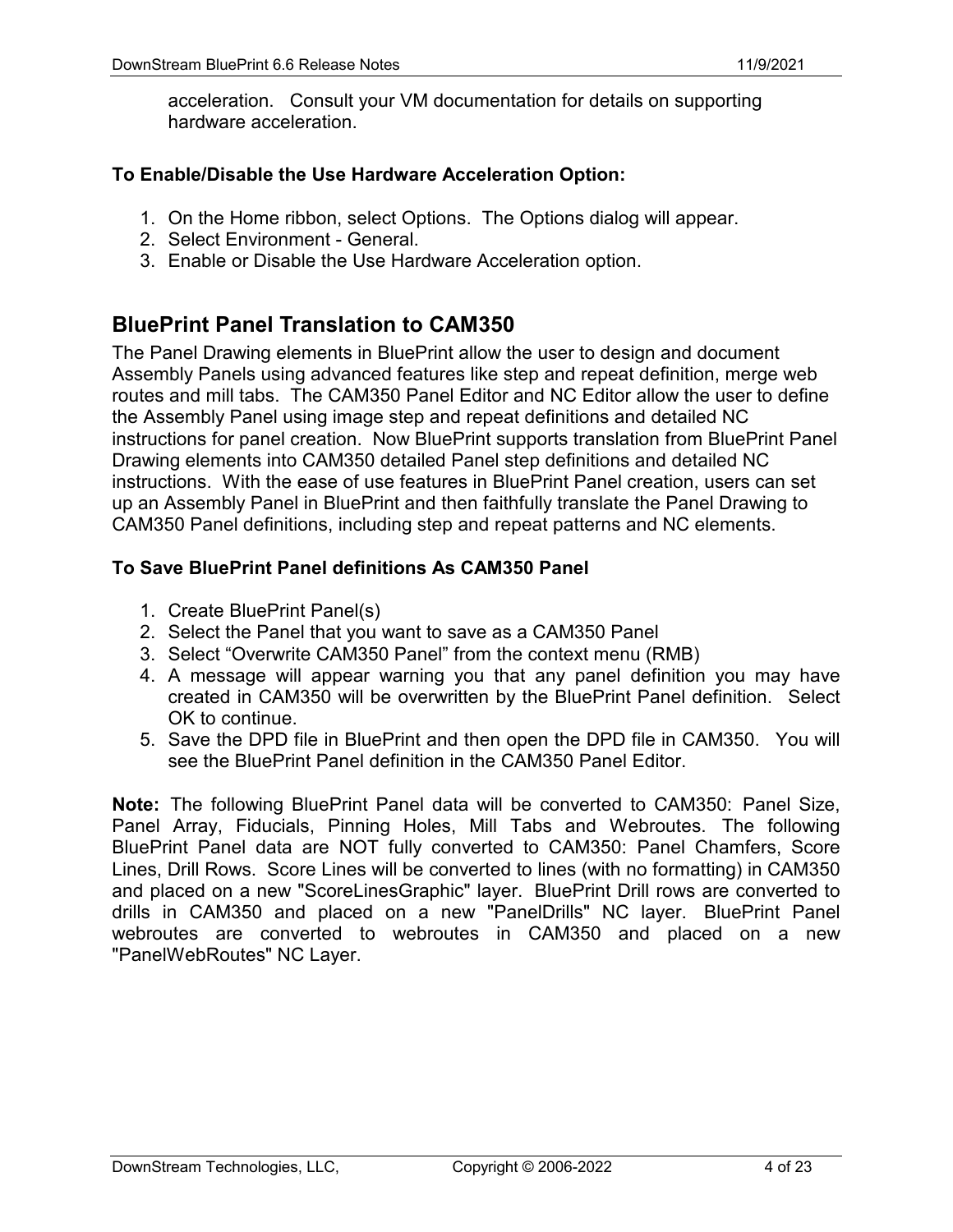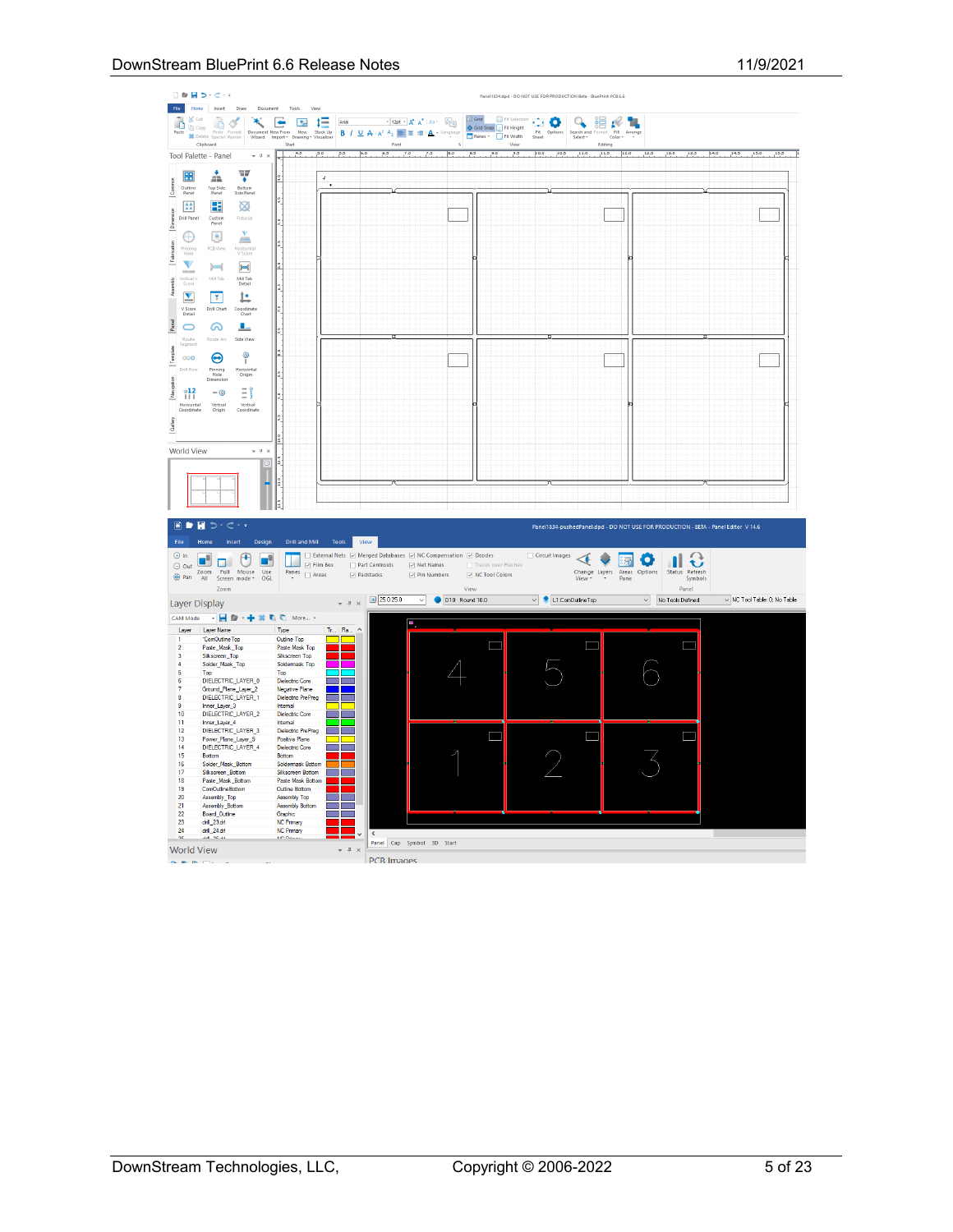## **Net Bridge Support**

Net Bridges are used to identify design elements where intentional shorts are present in PCB designs. Net Bridge support in BluePrint includes Net Bridge import and export and a new Net Bridge table template. Use the Net Bridge table template to document Net Bridges present in the current design.

*Note: As of the CAM350 14.6 release, Net Bridge definition is written to ODB++ from Mentor Xpedition and IPC-2581 Revision C from Cadence Allegro. PADS Layout Net Bridges in PADS ASCII format is NOT supported by BluePrint.*

## **Expanded Support for Rigid-Flex Layer Types**

Further expansion of our support of Rigid-Flex design data includes support for Conductive Foil, Conductive Film and Dielectric Bondply layer types commonly assigned in PCB CAD systems. IPC-2581 and ODB++ interfaces were updated to support import and export of these new layer types.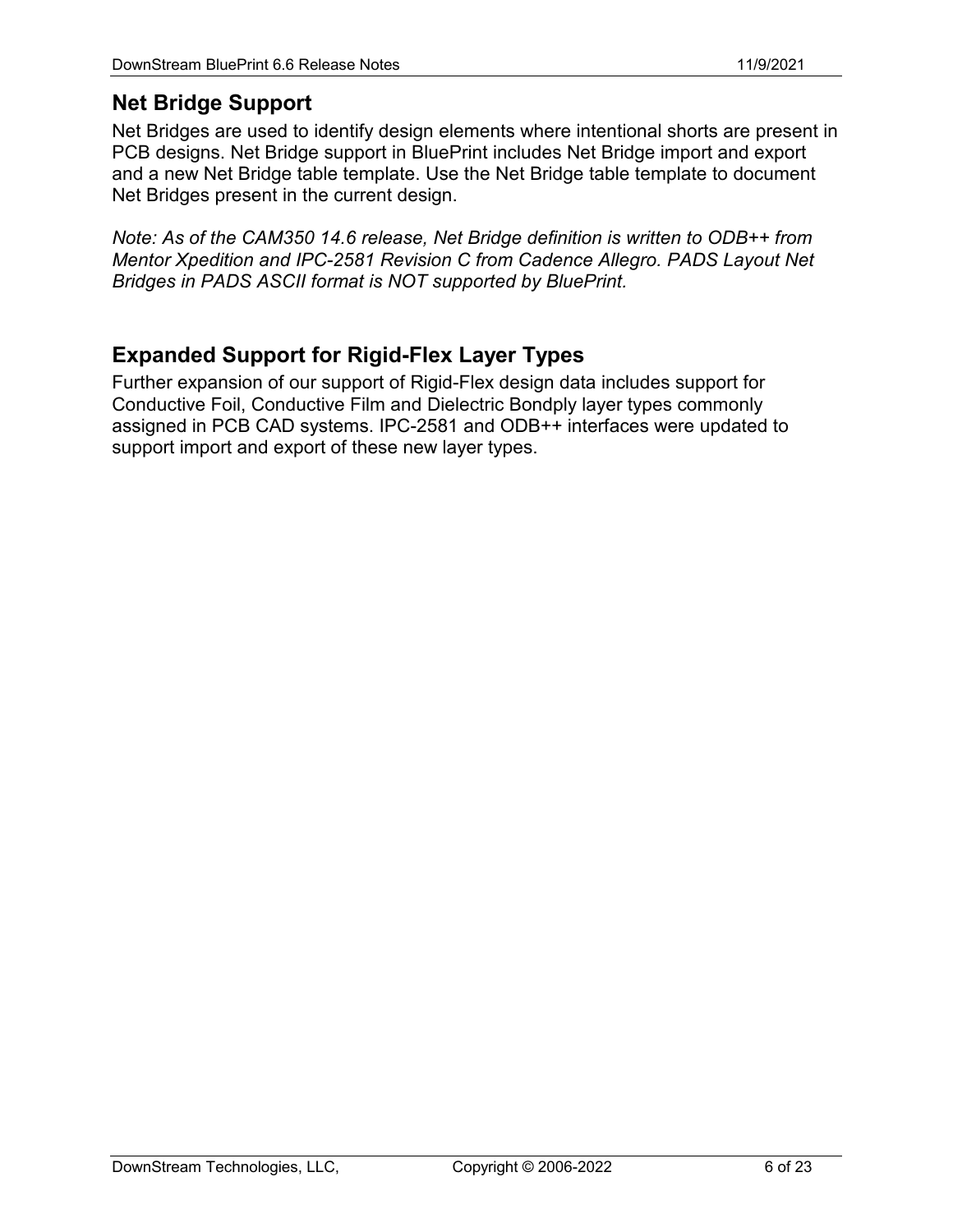# <span id="page-6-0"></span>**BluePrint 6.6 Issues Resolved**

| <b>Defect ID</b> | <b>Description</b>                                                                                      |
|------------------|---------------------------------------------------------------------------------------------------------|
| 69203            | Fab Drawing incorrectly displays both drill symbols and<br>drill holes when these steps are followed    |
| 68984            | Enhancement to Automation API to add layer profile<br>visibility control                                |
| 68913            | Via names no longer visible after switching drill symbol<br>tables                                      |
| 68806            | PDF Font issue resolved                                                                                 |
| 68797            | Errors when importing DST Demo 2018.xml resolved                                                        |
| 68746            | 3D PCB View does not update after changing camera<br>view                                               |
| 68731            | IPC2581 Import issue resolved                                                                           |
| 68306            | Improvements to "Pads and Via" tab for PCB View Format<br>pane                                          |
| 68305            | Net Names on PCB View Format pane do not toggle on/off<br>for this document                             |
| 67965            | ODB++ Export - Bondply layer incorrectly exported as<br>Dielectric layer                                |
| 67738            | IPC-2581 Export – Incorrect Layerfunction types                                                         |
| 67795            | Plating/unplating 5.2 to 6.x conversion issue                                                           |
| 67408            | PDF Export does not complete on this design                                                             |
| 67100            | Incorrect Side View displayed when PCB View is rotated                                                  |
| 67623            | Gerber import issue resolved                                                                            |
| 67249            | Document Wizard launched from Allegro menu does not<br>complete because document extension is incorrect |
| 66177            | Customer adaptive template fails to execute                                                             |
| 66112            | Limit extents to Board Outline and visible parts                                                        |
| 65639            | Issues importing CAM350 generated ODB++                                                                 |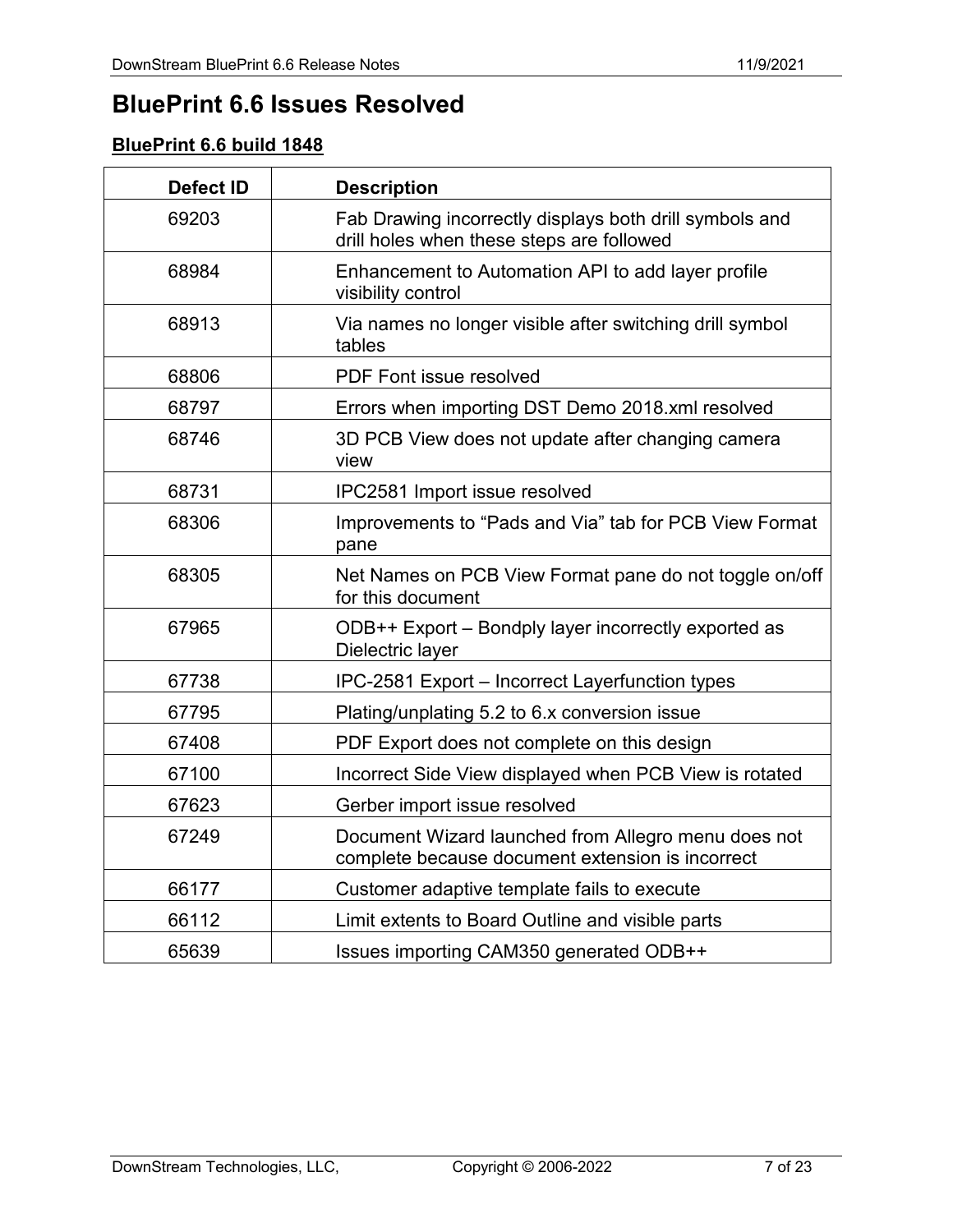# **BluePrint 6.5 Issues Resolved**

| Defect ID | <b>Description</b>                                                                                                                  |
|-----------|-------------------------------------------------------------------------------------------------------------------------------------|
| 57902     | Board Outline Clipping for overhanging comp outlines<br>does not work for this database                                             |
| 66275     | Terminators for Ref Des leader lines are "off center" of<br>component because of comp outline elements outside<br>main comp outline |
| 66338     | Version 6.x incorrectly identifies certain drills as PLATED<br>when they should be UNPLATED                                         |
| 66628     | Export to PDF incorrectly displays profiles in PDF even if<br>profiles not displayed in PCB view                                    |
| 66948     | Ref Des creation/placement for component outlines with<br>chamfers incorrect                                                        |
| 67163     | IPC2581 Extraction script - Silkscreen layers are exported<br>as Graphic layers due to a layer mapping table change in<br>Allegro   |
| 67249     | Doc Wizard launched from Allegro does not complete                                                                                  |
| 67630     | Reference Designators are not maintaining Right<br>Readable when Apply to All command is used                                       |
| 67800     | Plated status is incorrect for Allegro ODB++ import                                                                                 |
| 67801     | After ODB++ import, saved DPD file cannot be opened                                                                                 |
| 67802     | After ODB++ import, cannot snap to unplated drills                                                                                  |
| 67866     | Import Altium ODB++ - not all pins are associated with<br>components and pin numbers are incorrect for this design                  |
| 68202     | Variants from this PADS ASCII file do not populate<br>templates due to undocumented system attributes                               |
| 68752     | PDF Export does not complete on this design                                                                                         |
| 69042     | PCB View Template – first layer visibility settings are<br>incorrect by default                                                     |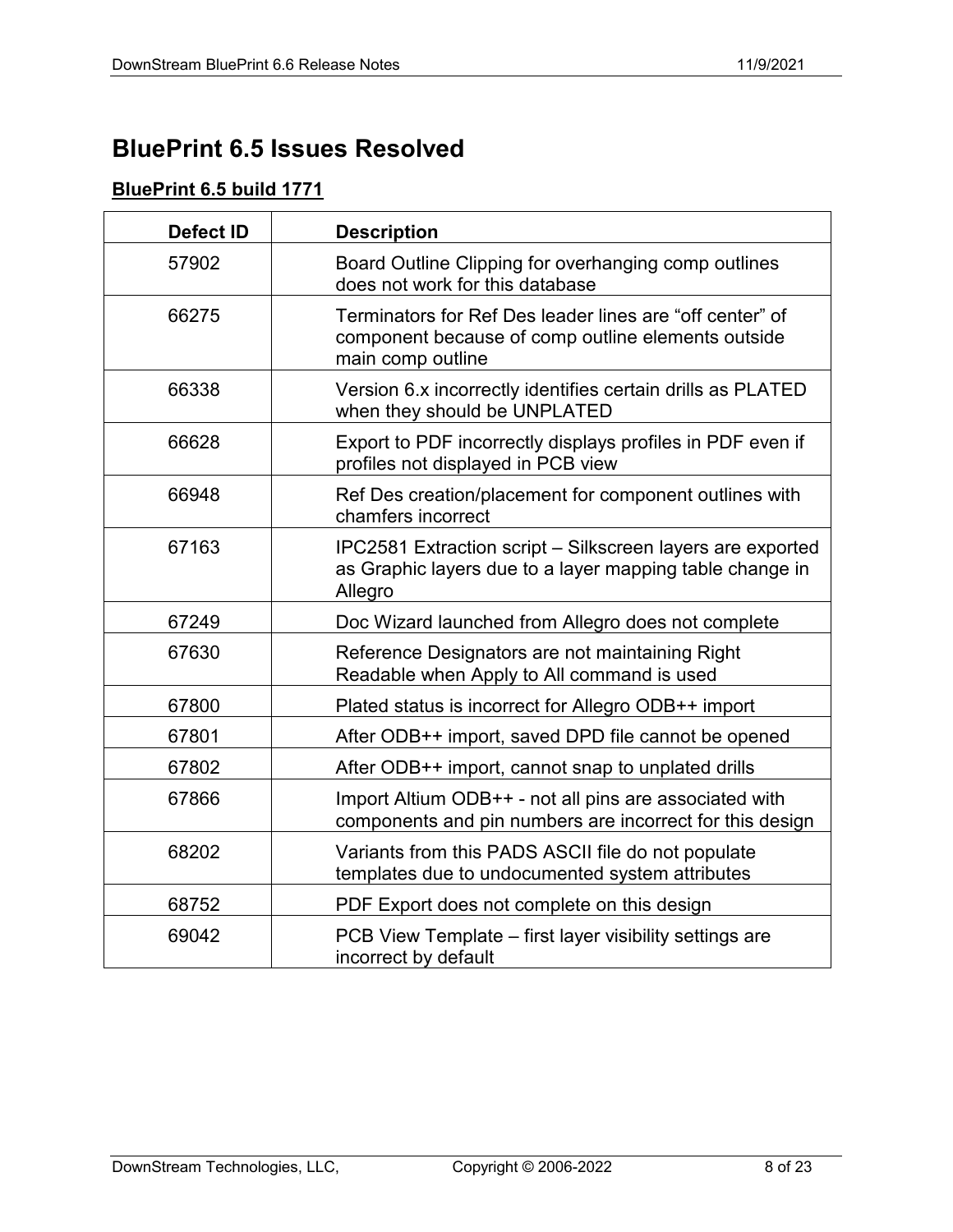# **BluePrint 6.5 Issues Resolved**

| <b>Defect ID</b> | <b>Description</b>                                                                                        |
|------------------|-----------------------------------------------------------------------------------------------------------|
| 67676            | Miscl references in "Recent Files" when importing                                                         |
| 67618            | Pin 1 marking incorrect for this design                                                                   |
| 67535            | PDF Export fills drills that should not be                                                                |
| 67444            | Extra license incorrectly checked out when launching<br>second instance on same PC                        |
| 67407            | Angled entry mill tab is placed differently using ODB++ vs<br>IPC2581 design data                         |
| 67367            | PADS import – drill letter size incorrect                                                                 |
| 67363            | Gallery Preview incorrectly displayes refdes for<br>customized pcb view template                          |
| 67362            | Customized PCB View saved to Gallery and placed on<br>sheet executes ref des and leader lines incorrectly |
| 67325            | PCB View customized and saved to Gallery as template<br>does not work                                     |
| 67324            | Side View dimension does not follow Fabrication Manager<br>setting for this design                        |
| 67321            | Side View with IPC2581 Rigid only design incorrectly<br>displays profiles                                 |
| 67137            | PADS Import – incorrect rounded rectangle aperatures                                                      |
| 67132            | Copying-Pasting a WAN path for ASCII Files in Allegro<br>import fails                                     |
| 67048            | Format a comp in PCB View and "Apply to All" incorrectly<br>makes non-visible parts visible               |
| 66987            | PADS import - Missing vias for this ASCII design file                                                     |
| 66950            | Incorrect component widths after ODB++ import with .OUT<br>files                                          |
| 66823            | Allegro ODB++ import - this design fails to import                                                        |
| 66811            | PADS Import - comp outline and pin text on incorrect<br>layers after import                               |
| 66775            | Import option "uppercase" causes incorrect placement of<br>layer stackup dimension                        |
| 66766            | Enhancement to layer stackup dimension placement                                                          |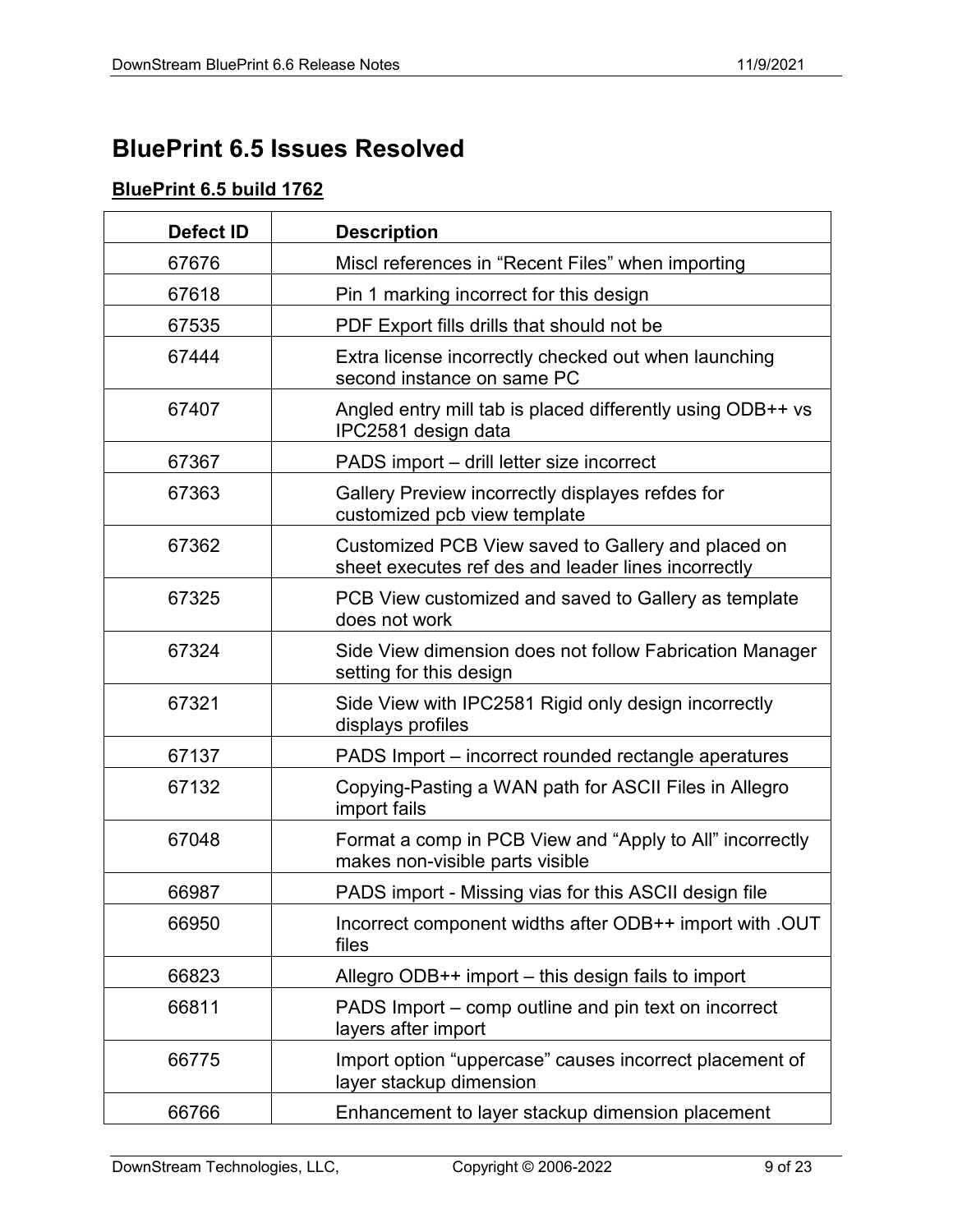| 66620 | Change Component Outline Width not working                    |
|-------|---------------------------------------------------------------|
| 66338 | Unplated drills incorrectly identified as plated after import |
| 66149 | PDF Export creates fills on circles with no fill              |
| 66148 | DXF import failure of Japanese/Chinese text                   |
| 59226 | API Enhancement to add more Dimension capabilities            |

| <b>Defect ID</b> | <b>Description</b>                                                                                                                         |
|------------------|--------------------------------------------------------------------------------------------------------------------------------------------|
| 66603            | Xpedition ODB++ import issue for this 1 electrical layer<br>design                                                                         |
| 66602            | Altium ODB++ import results in incorrect contour<br>knockouts                                                                              |
| 66230            | ODB++ design import results in poorly segmented circles<br>in display and in Printed output                                                |
| 66223            | Rectangular component apertures incorrectly export to<br>PDF as circles for this design                                                    |
| 66157            | Issue converting this imported PDF                                                                                                         |
| 66145            | ODB++ import fails because component has REFDES<br>attribute that conflicts with the BluePrint system attribute                            |
| 66144            | BluePrint does not read Device Name correctly after<br>import of this PADS ascii design                                                    |
| 66141            | PADS ASCII has graphics assign to "All Layers" that are<br>not visible on all layers after import                                          |
| 66113            | Component fill incorrectly fills component pins when fill<br>applied to component with only 2 sides defined and is not<br>a closed polygon |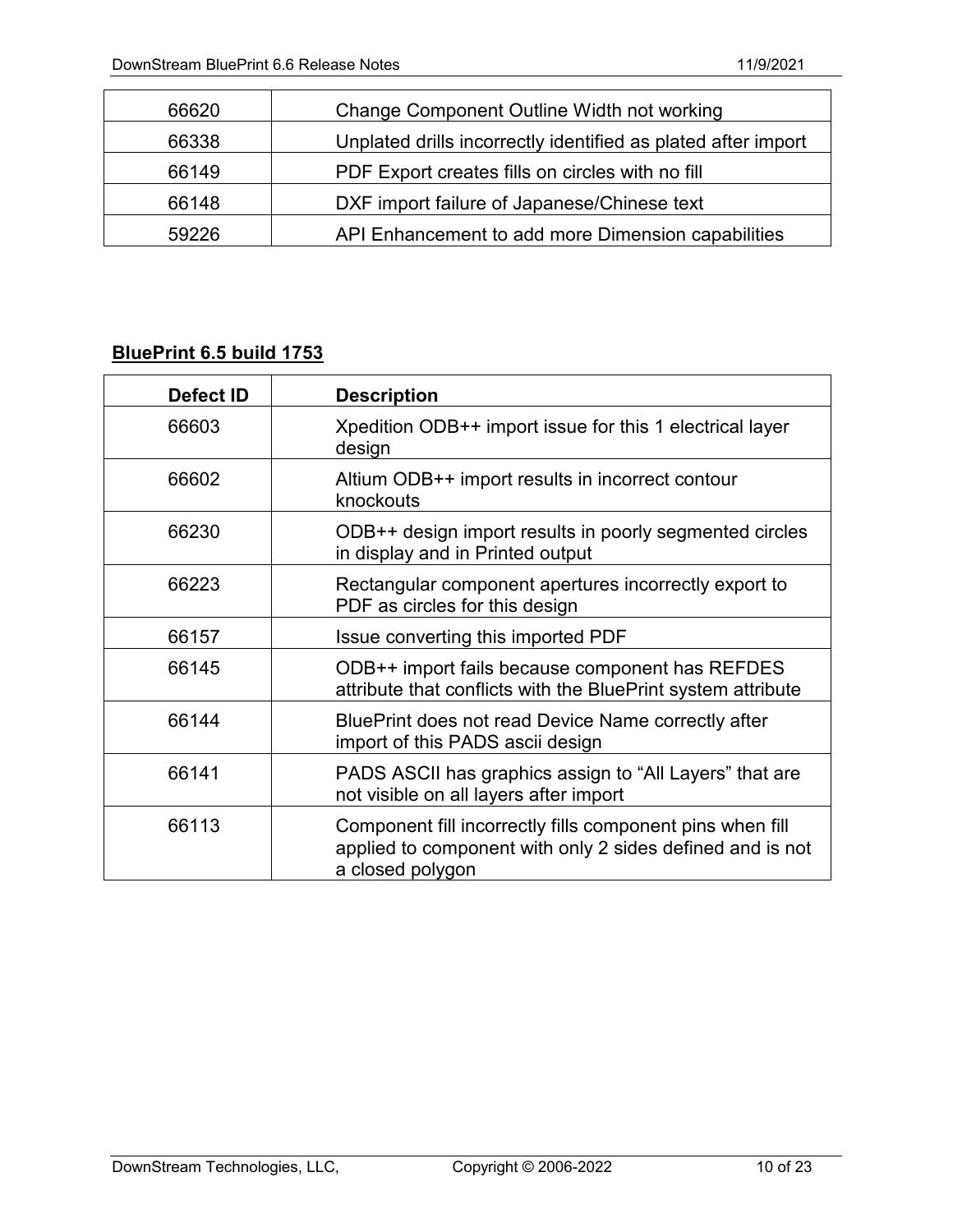| <b>Defect ID</b> | <b>Description</b>                                                                                        |
|------------------|-----------------------------------------------------------------------------------------------------------|
| 65882            | Cadence DRILL SIZE attribute not read                                                                     |
| 65523            | PADS ASCII import issue                                                                                   |
| 65284            | Exploded View does not display ref des when "magnified<br>text" option is off                             |
| 65273            | Internal cutouts not displaying after import                                                              |
| 65069            | PADS ASCII file won't import pins with donut shape<br>aperatures                                          |
| 65043            | Milled cutouts missing after ODB++ import                                                                 |
| 64817            | API Performance improvement for collecting drills and<br>components based on filters                      |
| 64775            | Duplicate Sheet causes Lock Position to be unchecked                                                      |
| 64631            | Issue after importing board outline with arcs                                                             |
| 64595            | Enhancement to save Fab Manager "symbol size" settings<br>in profile                                      |
| 64488            | PADS ASCII import - Device Name not set                                                                   |
| 64442            | Enhancement to ref des generation and formatting                                                          |
| 64434            | Improvements to APPLY FORMAT command for part<br>attributes                                               |
| 63981            | For this document, setting "Limit PCB View extents to<br>board outline" causes mill tabs in panel to move |
| 63822            | Components with graphics on top and bottom do not<br>display properly                                     |
| 59226            | API enhancement to cover more dimension capabilities                                                      |
| <b>New</b>       | API enhancement for working with Adaptive Templates                                                       |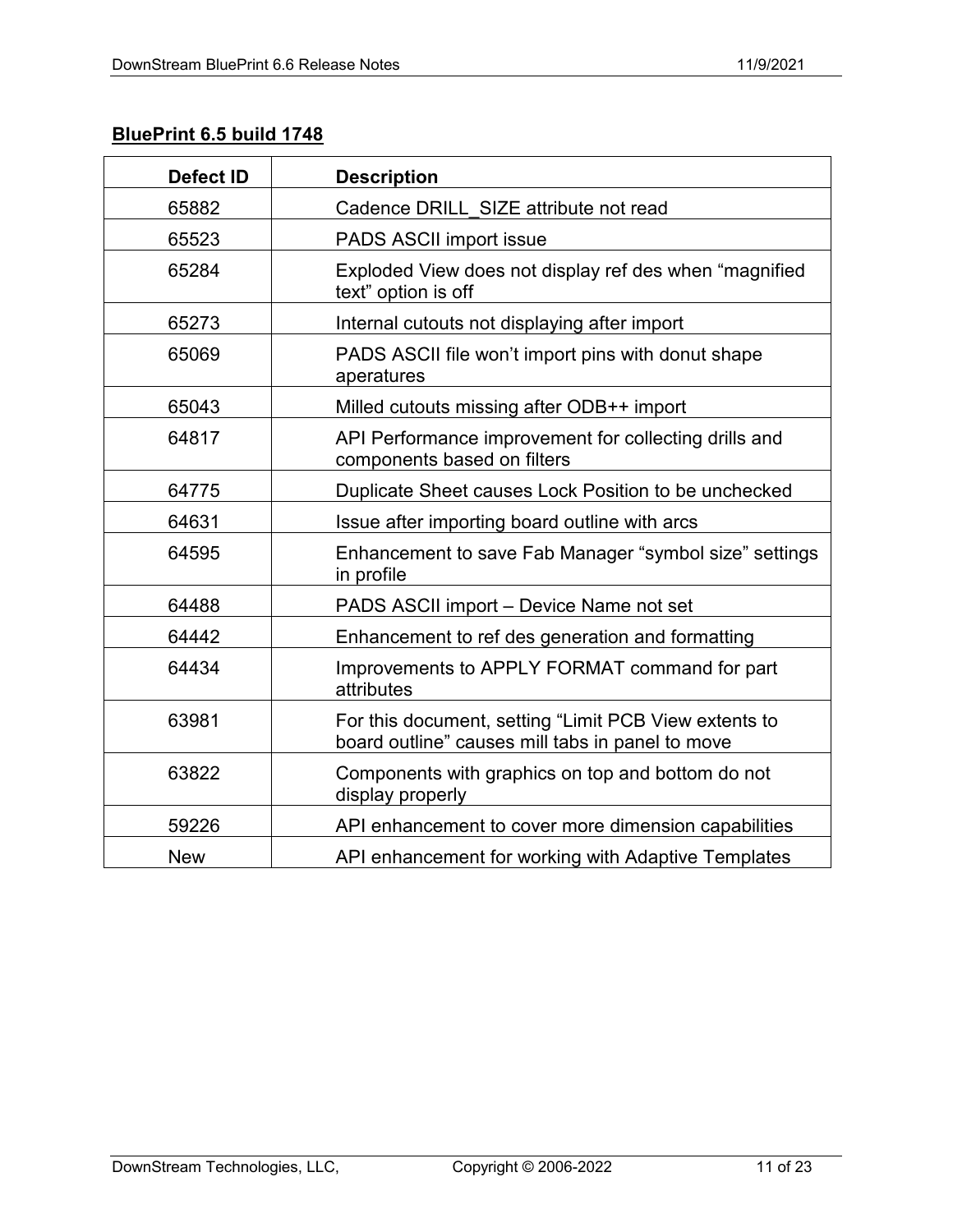# **BluePrint 6.1 Issues Resolved**

| <b>Defect ID</b> | <b>Description</b>                                                                                    |
|------------------|-------------------------------------------------------------------------------------------------------|
| 65426            | PADS ASCII fails 6.1 import                                                                           |
| 65408            | Altium ODB++ import fails when component part names<br>include "="                                    |
| 65284            | Exploded view does not show ref des when display<br>magnified text option is off                      |
| 65274            | Cannot set colors for components in side view for this des                                            |
| 65174            | ODB++ Import failure                                                                                  |
| 65173            | Micro symbol "µ" not recognized from ODB++ file                                                       |
| 65129            | Fab Mgr - Drill Table - Save to Profile does not save<br><b>Symbol Sizes</b>                          |
| 65126            | <b>PADS ASCII import failure</b>                                                                      |
| 64689            | Format Drill Pattern - PCB CAD Data - Advanced = Failure<br>on this BPD file                          |
| 64618            | Component outline that is not closed will not fill with color<br>(process step or add fill)           |
| 64607            | Changing Drill pattern letter size resizes canvas and<br>moves design                                 |
| 64595            | Profile (.BPP) should store Drill Pattern and Drill Chart<br><b>Symbol Sizes</b>                      |
| 64423            | Ref des only show for some of the boards in a panel                                                   |
| 64405            | Performance improvements when importing variants                                                      |
| 64220            | Incorrect drills hierarchy in Drill Chart Format Dialog when<br>a new attribute is added to Tool Type |
| 63708            | Snapping improvements when pcb objects not displayed                                                  |
| 63634            | Ensure DPD files created in CAM350 load into BluePrint                                                |
| 63567            | Format-Pad not available in 6.1 for this design                                                       |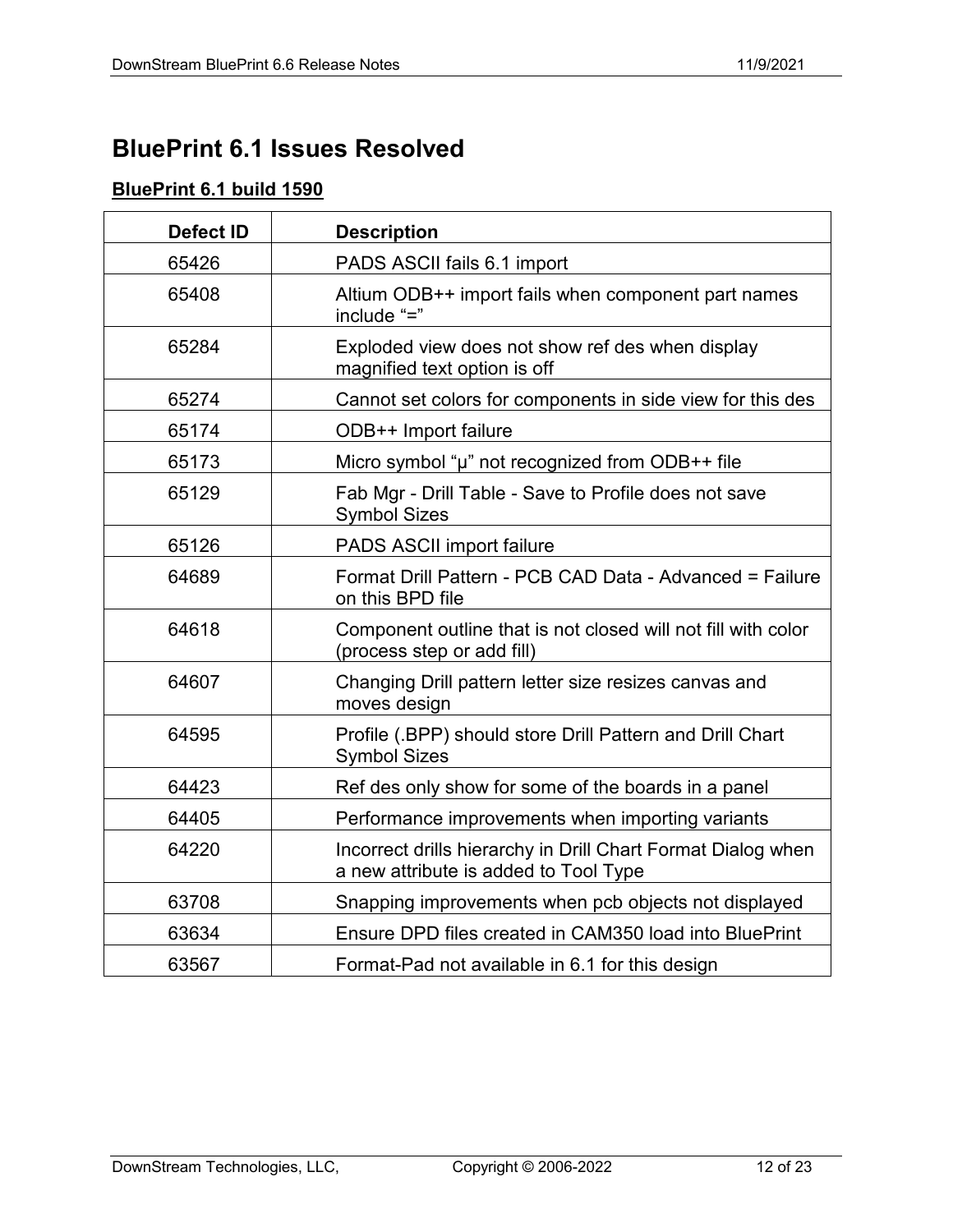| <b>Defect ID</b> | <b>Description</b>                                                                                        |
|------------------|-----------------------------------------------------------------------------------------------------------|
| 64413            | IPC2581 import incorrectly imports donut apertures                                                        |
| 64407            | Crash placing scrollable parts list                                                                       |
| 64242            | Fab Manager will not separate holes with different<br>tolerances                                          |
| 64218            | Dimension formatting to suppress leading/trailing zeros<br>does not work in stackups with board thickness |
| 64217            | PADS ASCII import - soldermask layer is not imported                                                      |
| 64215            | Component with SMT pads on opposite mount side are<br>incorrectly displayed                               |
| 64214            | Crash when placing board side view for this design                                                        |
| 64116            | Allegro ODB++ import does not use the Options Part<br>Name mapping settings                               |
| 63887            | When table causes a new sheet to be inserted not all<br>default nomenclature settings are followed        |
| 63231            | Thru hole component pins do not display in this design                                                    |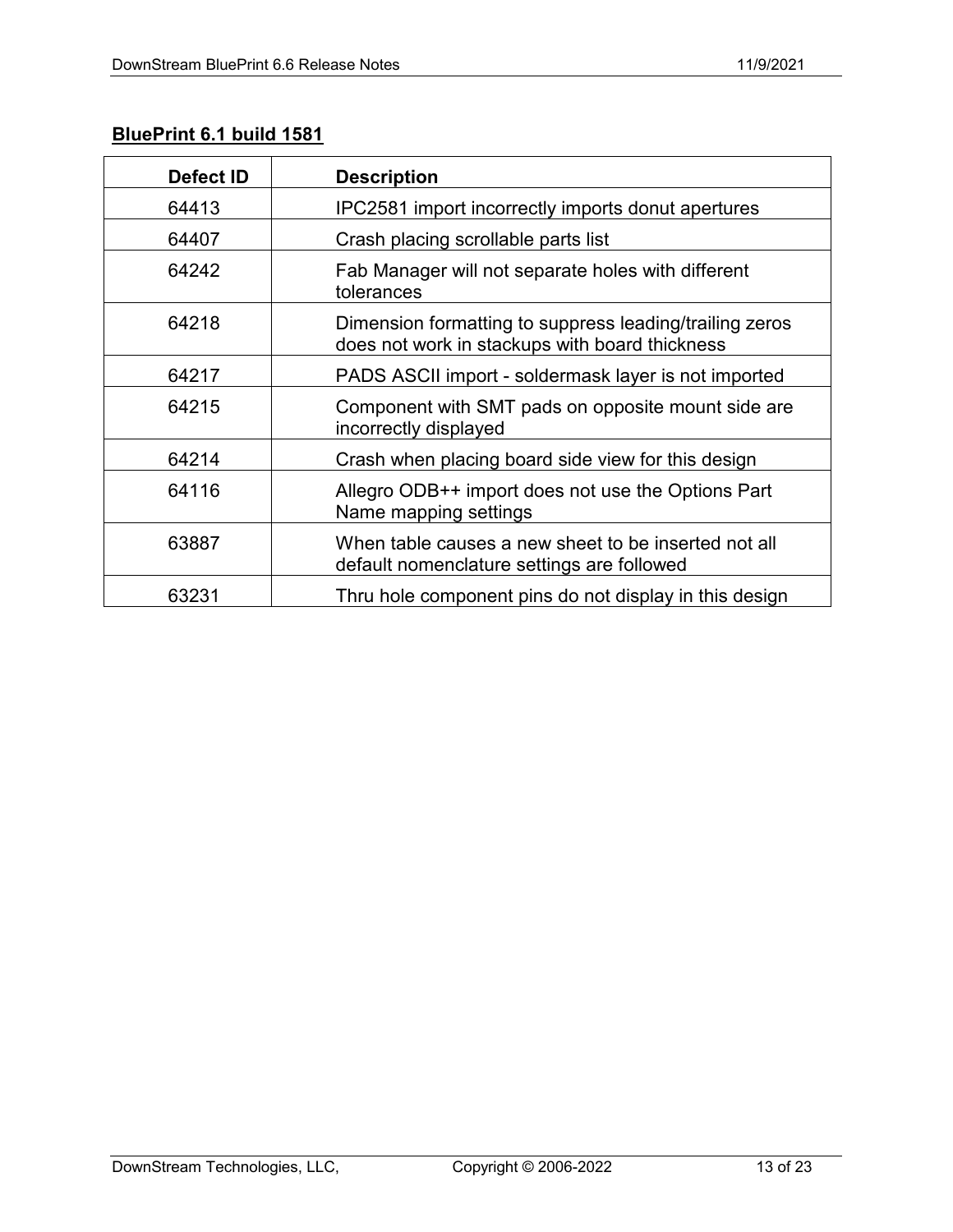| <b>Defect ID</b> | <b>Description</b>                                                                        |
|------------------|-------------------------------------------------------------------------------------------|
| 63975            | Blind vias are shown as through holes in this ipc-2581                                    |
| 63964            | Layer spans are incorrect for some backdrills after<br>loading this ipc-2581 rev. b file  |
| 63938            | BluePrint Viewer path is wrong in Start menu                                              |
| 63754            | Layer Mapping improvement for ECO and Startup files                                       |
| 63716            | Xpedition ODB++ import – Enhancement to retain PCB<br><b>RefDes</b>                       |
| 63710            | Refresh of this PADS database crashes BluePrint                                           |
| 63707            | Drills are shifted in Exploded Views for this design                                      |
| 63695            | Silkscreen is oversized and blocky compared to 5.2                                        |
| 63658            | ODB++ import – rectangular pads in component outline<br>graphics are not rotated properly |
| 63650            | Panel - Island not removed during merge                                                   |
| 63629            | IPC2581 RevA-padstack cooper is incorrectly offset                                        |
| 63628            | IPC2581 RevA-Layer Names and Attrs do not match 5.2                                       |
| 63595            | Slots are drawn as symbols instead of drill holes                                         |
| 63588            | ODB++ import – plating and tolerance incorrect                                            |
| 63586            | Improve fill of non-closed component outlines                                             |
| 63529            | Variant color not updating correctly after ECO                                            |
| 63527            | PCB view rotation does not rotate all features                                            |
| 63516,<br>63704  | CAD Layer Order visibility is not retained in PCB View                                    |
| 63495            | Part of Variant definition lost after opening this 5.2 BPD                                |
| 63459            | Backdrills stackup incorrect after opening this 5.2 BPD                                   |
| 63458            | Backdrills in Drill Pattern Format dialog lost after<br>opening this 5.2 BPD              |
| 63336            | Some pads are unfilled after import of IPC2581 RevA                                       |
| 63321            | Parts List position moves after execution                                                 |
| 63330            | Print to PDF problems with polarity markings this doc                                     |
| 63329            | PDF EXPORT has problems with polarity markings                                            |
| 63058            | Repeatable crash on formatting Detail template                                            |
| 62839            | PDF Export and Print to PDF drops fills                                                   |

DownStream Technologies, LLC, Copyright © 2006-2022 14 of 23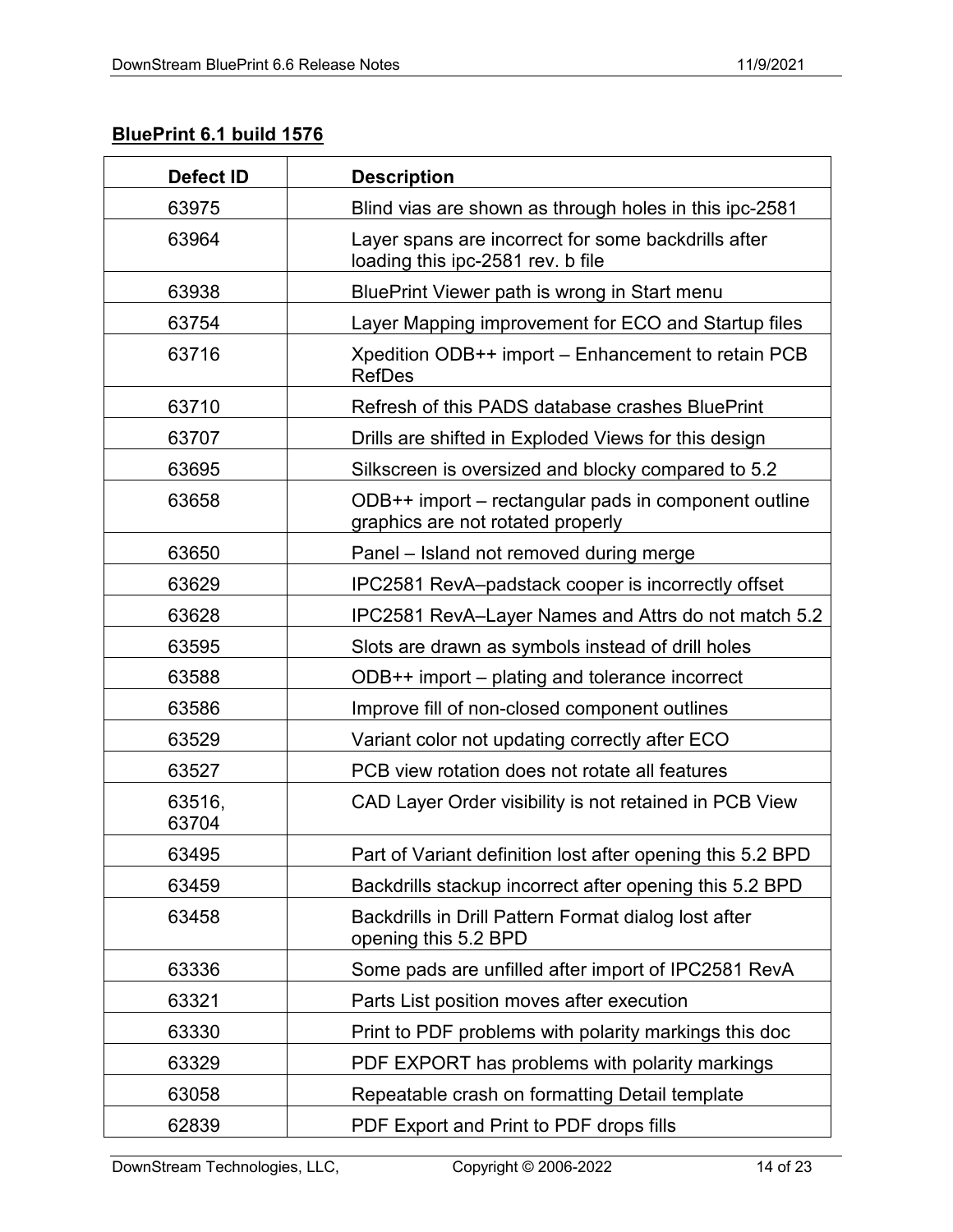| 62718 | Odb++ crashes 6.1, loads into 5.2                                                                                                                                           |
|-------|-----------------------------------------------------------------------------------------------------------------------------------------------------------------------------|
| 62529 | Enhancement to enable Group select on the Parts List<br>Manager Imported and User data pages                                                                                |
| 63938 | BluePrint Viewer path is wrong in Start menu                                                                                                                                |
| 63055 | <b>Product Selection dialog - hitting CANCEL causes</b><br><b>BluePrint to crash</b>                                                                                        |
| 62529 | Group select and <operation> should be supported in all<br/>BP system dialogues and tables</operation>                                                                      |
| 62527 | Templates linked to USER DEFINED DATA TABLES<br>should auto update upon re-import of data (as system<br>templates do upon re-import of design data, parts list<br>data etc) |
| 59456 | If one DUPLICATES a sheet, no auto-nomenclature<br>should be added (as setup in OPTIONS)                                                                                    |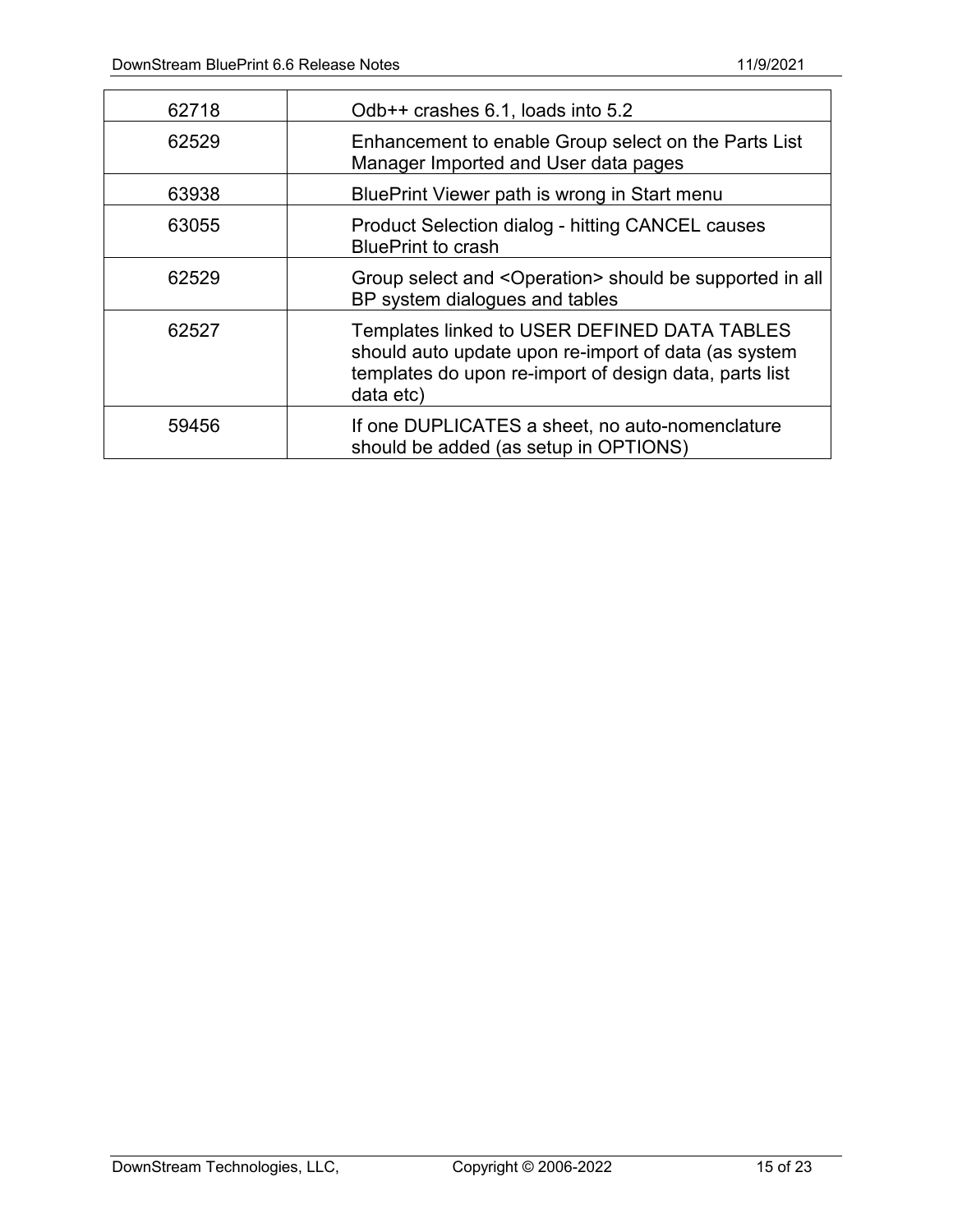| <b>Defect ID</b> | <b>Description</b>                                                                                      |
|------------------|---------------------------------------------------------------------------------------------------------|
| 63056            | Tooltip/snapping not working on lines outside board                                                     |
| 63003            | Component flipped after import of this IPC2581 design                                                   |
| 62985            | Highlight of component pad displayed at incorrect<br>rotation for this design                           |
| 62984            | Link window does not display component outlines when<br>using this startup file                         |
| 62920            | Registration vias displaying incorrectly for this design                                                |
| 62914            | Top Side component pads displayed incorrectly when<br>open this BPD file in 6.x                         |
| 62913            | Document Variable Manager - Edit dialog - can cause<br>corrupted variable values                        |
| 62887            | Redraw performance regression from 5.2 after changing<br>symbol in Fabrication Manager                  |
| 62885            | ECO update, which changes layer order, can change<br>PCB View visibility settings on existing documents |
| 62871            | Cannot enter rotation in the Format dialog for a drawing<br>element                                     |
| 62844            | Pad visibility settings incorrect after ECO of this BPD                                                 |
| 62843            | Missing comp outlines after import this IPC2581 design                                                  |
| 62842            | Incorrect display of "pads and vias" not assoc with comp                                                |
| 62827            | Slots missing after import of this PADS ASCII design                                                    |
| 62821            | Cursor over comp does not highlight or display tooltip<br>after import of these ODB++ design files      |
| 62771            | Enhancement to allow Magnify Views to be projected<br>onto other drawing sheets                         |
| 62766            | Undo crash working in parts list table                                                                  |
| 62753            | After import missing some layers, components and pins                                                   |
| 62744            | Part rotation incorrect in component coordinate chart                                                   |
| 62700            | Cannot snap consistently to part center                                                                 |
| 62635            | DXF import - Comp with arc displayed incorrectly                                                        |
| 62628            | For scaled PCB view, wrong scale applied after Format                                                   |
| 62564            | Enhancement to insert new sheets contiguously when<br>expanding parts list                              |
| 62356            | Undo of data source on Drill Chart leads to crash                                                       |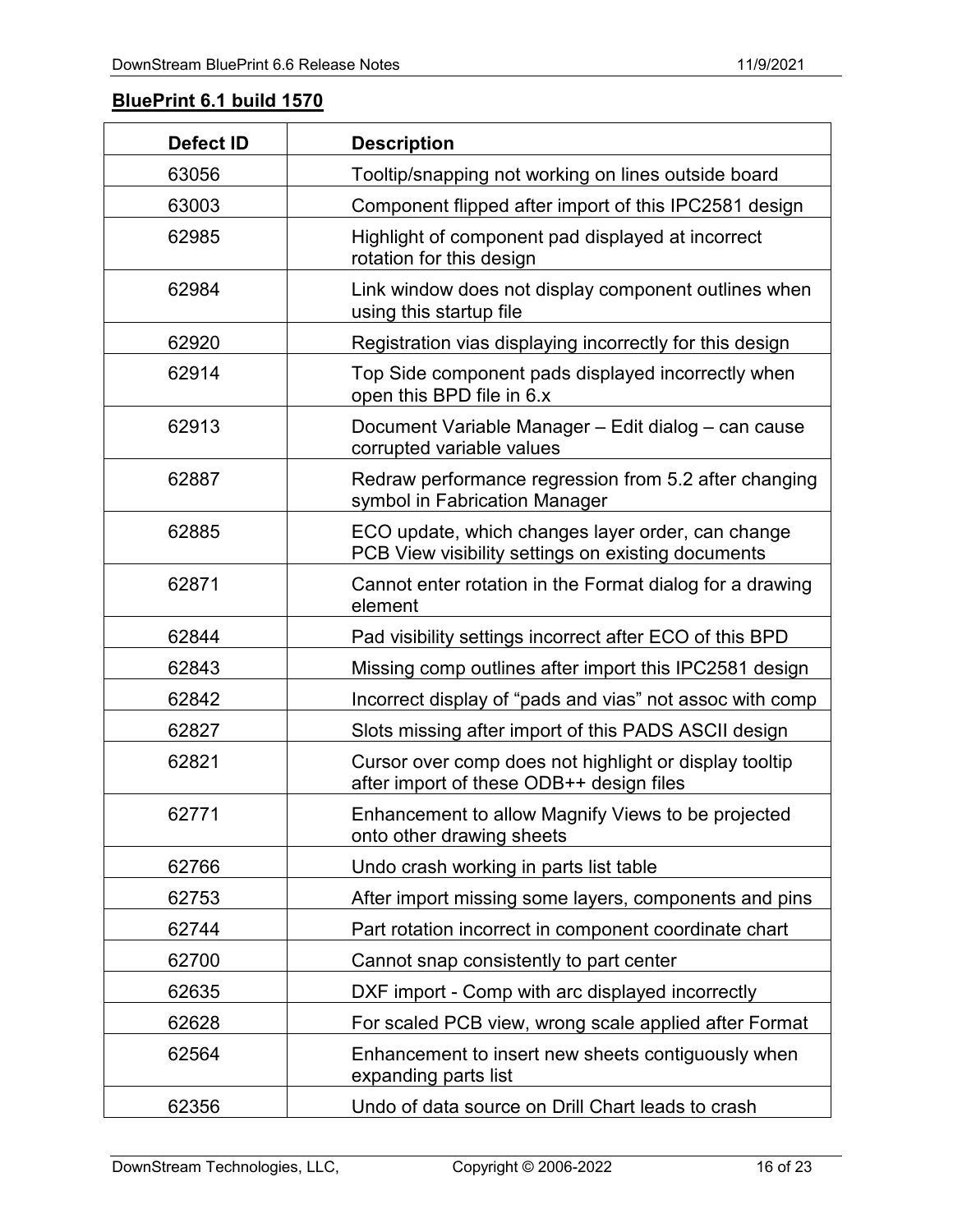Enhancement to add lower case drill symbols

| <b>Defect ID</b> | <b>Description</b>                                                                                      |
|------------------|---------------------------------------------------------------------------------------------------------|
| 62393            | File – Export – PDF/DXF color issues with Side Views                                                    |
| 62370            | 3D window loses focus after these steps                                                                 |
| 62307            | Panel template is incorrect after importing this ODB++                                                  |
| 62305            | File – Import – ODB++ of Panel = Crash on these files                                                   |
| 62231            | Search for overlapping ref des incorrect on this file                                                   |
| 62186            | File – Import – PADS ASCII – cir board outlines incorrect                                               |
| 62185            | Installation improvement to detect incompatibility with<br>MSOffice 32 bit                              |
| 62154            | Enh to display pads only for uninstalled Variant parts                                                  |
| 62045            | Enhancement to increase space for display in the PCB<br>View Format pane (removed "Appearance" section) |
| 62022            | Performance improvement for "merge routes" in panel                                                     |
| 62018            | 3D PCB View drills missing from this file                                                               |
| 62008            | File – Print in Design view not working                                                                 |
| 61908            | Cannot snap to custom pin outside board outline                                                         |
| 61880            | "Link window" now remembers last size setting                                                           |
| 61633            | Hatched area outline missing in exported pdf                                                            |
| 61575            | Dimensions unassociated when opening this 5.2 file                                                      |
| 61468            | Enhancement to tooltip sensitivity                                                                      |
| 61401            | Enhancement adding OVAL shape to callout balloons                                                       |
| 61332            | Dimensions not snapping to circular cutouts in board                                                    |
| 61126            | Dimension snapping not working with copper                                                              |
| 61081            | Copper shapes not displayed with correct size                                                           |
| 60971            | Enh to import Cadence Drill Tool size in IPC2581                                                        |
| 60619            | Undo $-$ side view $=$ Crash for this file                                                              |
| 59258            | Trim tool hangs when doc has many line segments                                                         |
| 59065            | Format Text Box - Text Box tab - Text under vertical<br>alignment graphics "cut off"                    |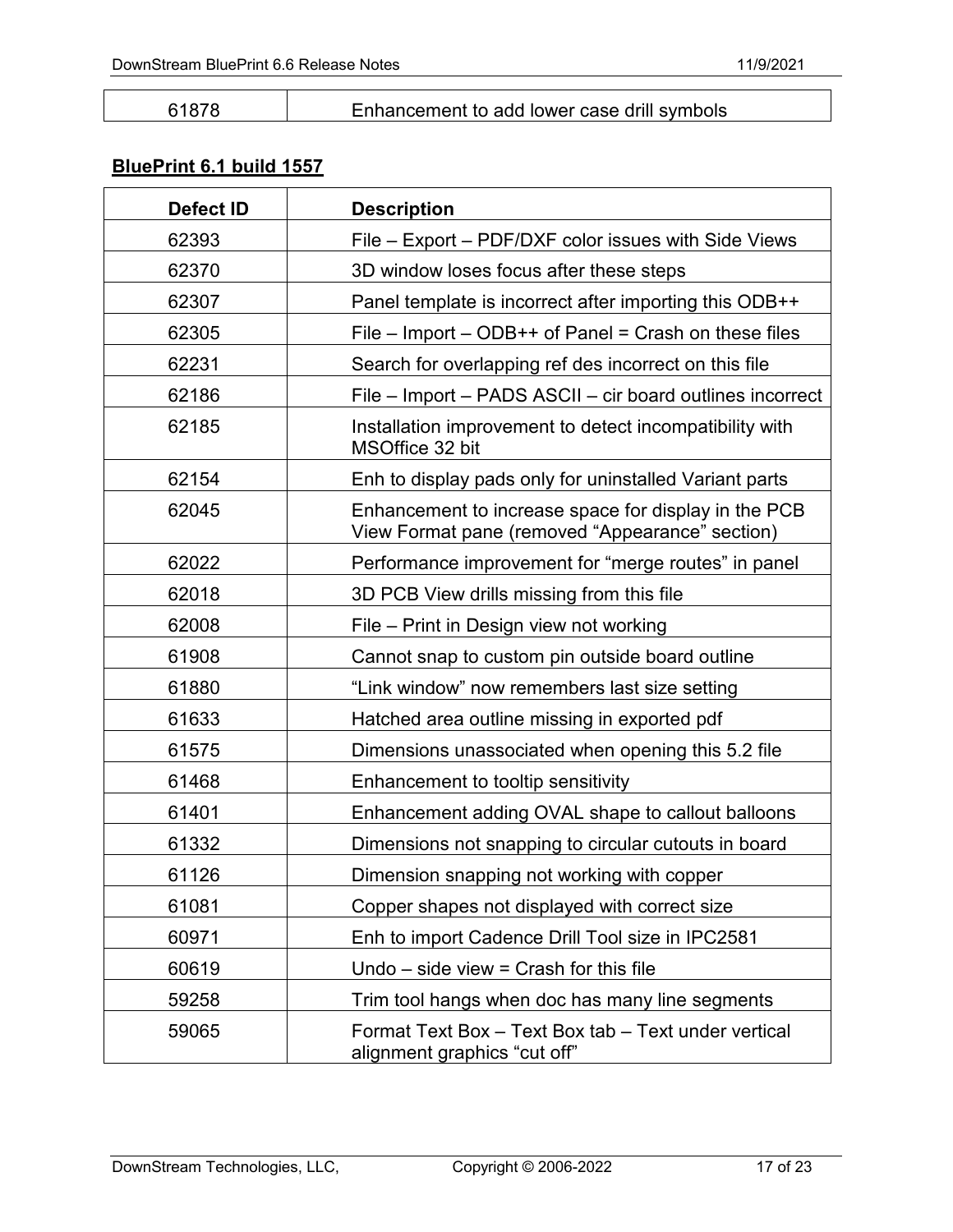| <b>Defect ID</b> | <b>Description</b>                                                                                      |
|------------------|---------------------------------------------------------------------------------------------------------|
| 61769,<br>61684  | Undo defect fixes                                                                                       |
| 61723            | Ability to create and save Mill Tab to gallery                                                          |
| 61722            | Startup file issue                                                                                      |
| 61695            | Crash when setting board image rotation in Panel Editor                                                 |
| 61535            | Enh to display 3D image in PCB Model mode (realistic)<br>colors or Design mode colors (same as 2D view) |
| 61485            | Online Help search not working                                                                          |
| 61473            | Document file will not save after these steps                                                           |
| 61467            | Enhancement to add Publish to Web functionality                                                         |
| 61251            | Copy a PCB View in BluePrint to Microsoft Word                                                          |
| 61222            | Enhancement to show drills in board more realistically                                                  |
| 61146            | How to define new fiducial size                                                                         |
| 61132            | Issue translating Blueprint 5.2 database to 6.0                                                         |
| 61251            | Copy a PCB View in BluePrint to Microsoft Word                                                          |
| 60885            | Mill tab perforation issues on curved board outlines                                                    |
| 60882            | Installation improvement when missing MS Access DB                                                      |
| 60841            | Exploded view should not display pin numbers and net<br>names automatically                             |
| 60828            | Improved moving Panel Origin back to original location                                                  |
| 60723            | Issue when copying and pasting 2 PCB Views                                                              |
| 60618            | Export PDF issue - board cutouts missing in PDF                                                         |
| 60831            | Issue after deleting segment of polyline                                                                |
| 59476            | Perf when importing Variant with a large number of parts                                                |
| 61158            | Not all part attributes available to Callout link                                                       |
| 61913            | Drill Chart Auto-Size settings do not work                                                              |
| 61570            | Long delay after PCB View Format - Cancel this design                                                   |
| 61187            | Variant List doesn't display correct User Data quantities                                               |
| 61671            | Visual queue to delineate Edit 3D PCB from 3D Design                                                    |
| 61357            | ECO perf improved on doc with many variants and parts                                                   |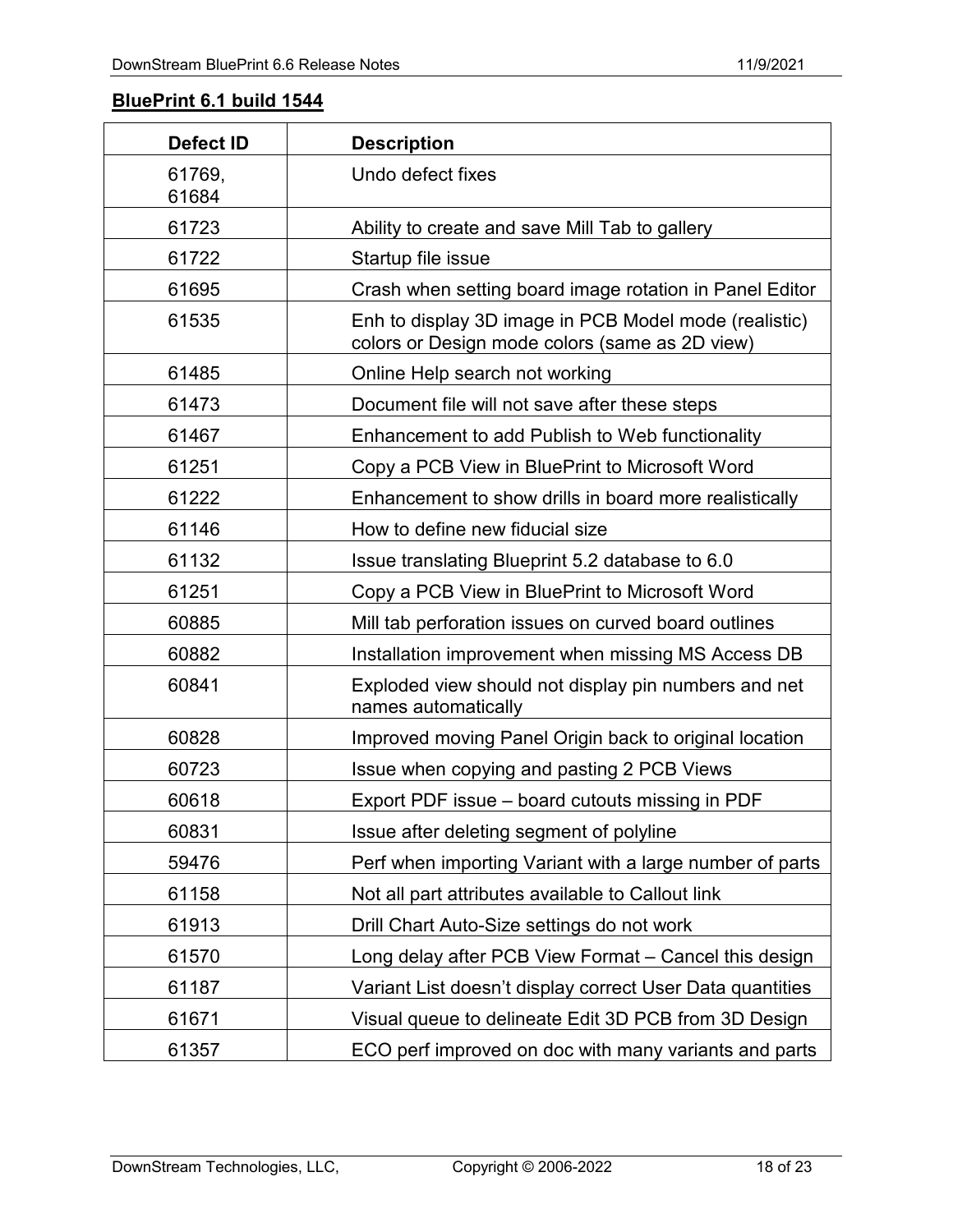| Defect ID | <b>Description</b>                                                                                             |
|-----------|----------------------------------------------------------------------------------------------------------------|
| 61157     | Callout will not populate value when linked to user parts<br>list attribute                                    |
| 60981     | Unplated Drills not showing up in Drill Pattern                                                                |
| 60958     | Export PDF results in unwanted artifacts for this design<br>with arcs. Print to PDF for this design incomplete |
| 60916     | IPC2581 Import – mounting holes without part names<br>incorrectly assigned                                     |
| 60884     | Panel Formatting on this BPD causes crash                                                                      |
| 60883     | Component outlines not visible in Edit Panel mode                                                              |
| 60860     | Pads incorrectly display in Assembly view for this BPD                                                         |
| 60565     | Microsoft IME Japanese cannot enter correctly with roman<br>character input                                    |
| 59476     | Import – Variant performance improved for designs with a<br>large number of parts                              |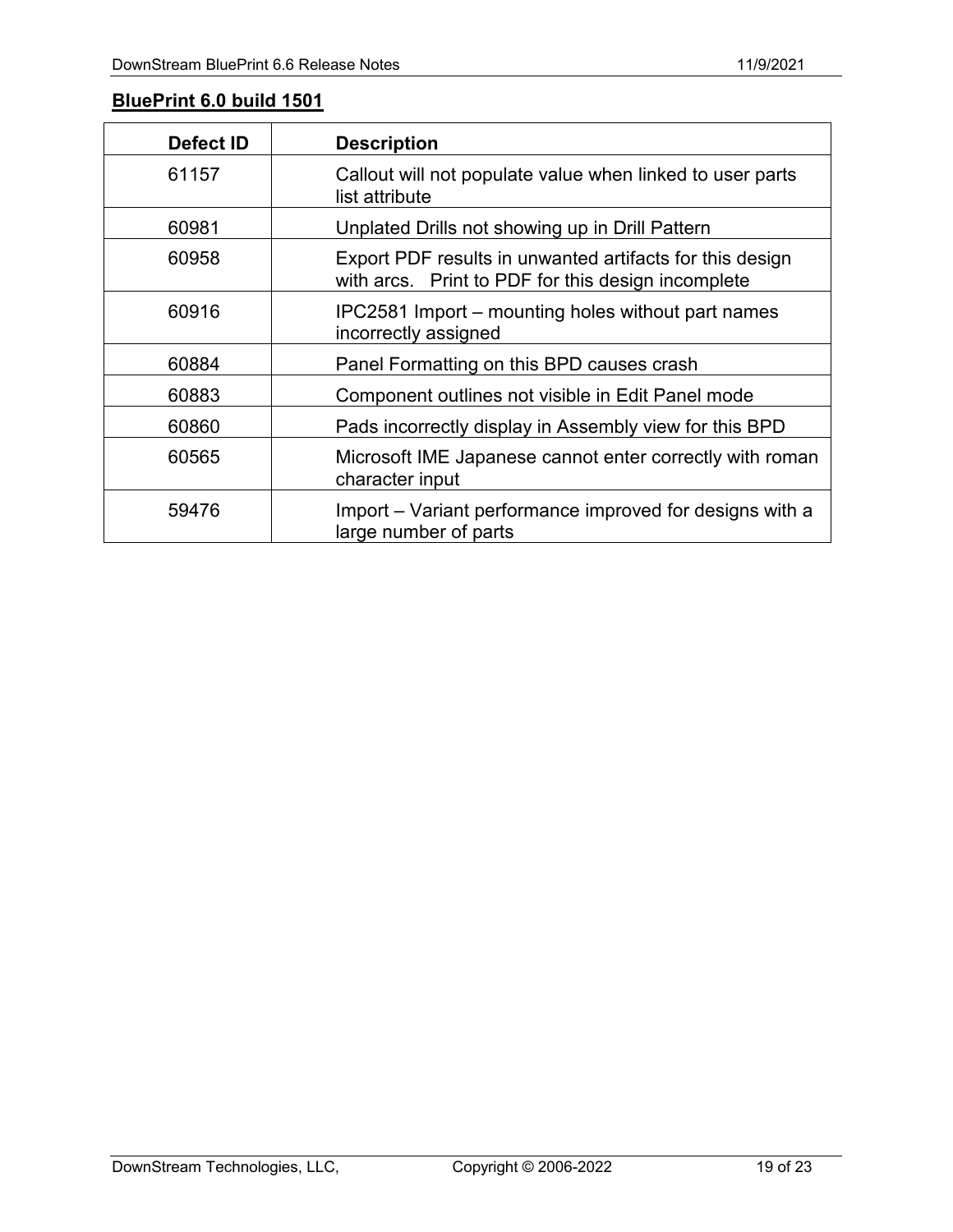| <b>Defect ID</b> | <b>Description</b>                                                                               |
|------------------|--------------------------------------------------------------------------------------------------|
| 60697            | Component Outline missing in this document                                                       |
| 60609            | Ref Des shifts after opening this BPD file in 6.0                                                |
| 60661            | Data table missing "Material" field after design data import                                     |
| 60738            | Drills displayed incorrectly in rotated PCB View                                                 |
| 60699            | Copper and Component fill displayed incorrectly on this<br>design                                |
| 60642            | Design View is missing layers in layers tab after steps                                          |
| 60632            | Color lost in exported PDF PCB View                                                              |
| 60657            | Crash selecting net in PCB View Format Pane                                                      |
| 60544            | Pin 1 markers not exported to PDF                                                                |
| 60622            | Drill plating status incorrect after design data import                                          |
| 57597            | Incorrect thermal pads for inner layers after PADS import                                        |
| 60698            | Crash zooming into PCB View on this design                                                       |
| 60634            | Process Step not displaying pins on parts                                                        |
| 60804            | Print to Adobe PDF results in incorrect PCB Views                                                |
| 60809            | Export to PDF and DXF on Tools ribbon does not work                                              |
| 60610            | Problem with 5.2 BPD to 6.0 DPD conversion resulting<br>with blue highlighted component outlines |
| 60722            | Incorrect sizing of part with arc when highlighting                                              |
| 59753            | BluePrint API enhancement - ApplicationOptions settings<br>for DXF ExportOptions                 |
| 59752            | BluePrint API enhancement - PCBViewFilterLayer display<br>order and CAD data type display order  |
| 59769            | BluePrint API enhancement - PCBViewFilterLayer<br>settings for FillPatterns                      |
| 59868            | <b>BluePrint API enhancement - Added</b><br>Drills.MaxPCBLayerCount field                        |
| 59869            | BluePrint API enhancement - duplicate drawing                                                    |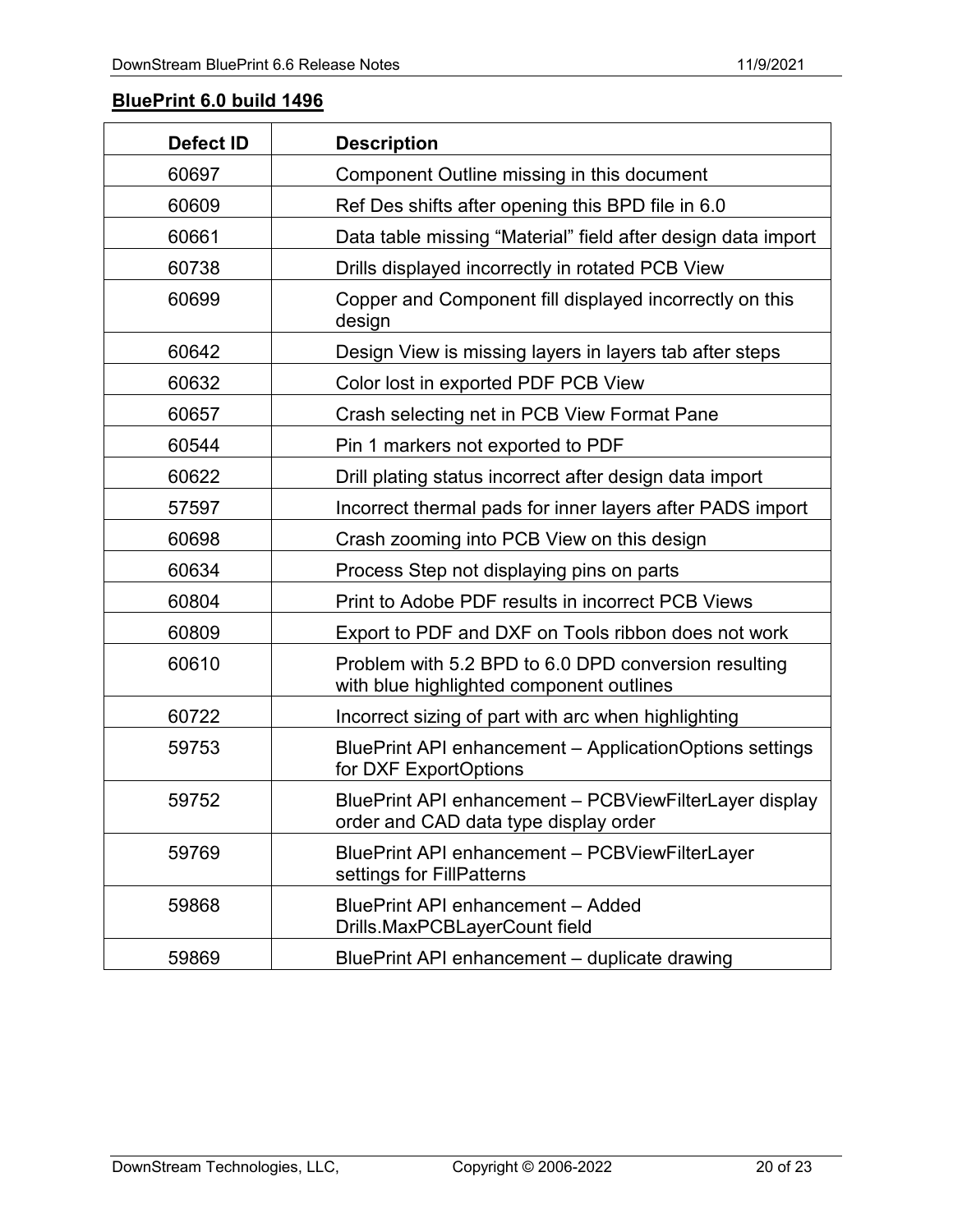| <b>Defect ID</b> | <b>Description</b>                                                                                                                            |
|------------------|-----------------------------------------------------------------------------------------------------------------------------------------------|
| 60551            | Drill slots are positioned incorrectly in this design                                                                                         |
| 58749            | Licensing timeout problems with certain configurations                                                                                        |
| 60036            | Setting the caption in a 3D Stack up does not work                                                                                            |
| 60037            | The caption location is incorrect when the 3D Stack up is<br>repositioned                                                                     |
| 60593            | Help topic "About Customization" links to "Using<br>Templates" and "Using BluePrint's Automation API" are<br>not active                       |
| 60146            | Exploded view on Panel displays ref des when ref des are<br>not displayed in Panel                                                            |
| 60516            | BluePrint Viewer Help does not invoke from File – Help<br>ribbon menu                                                                         |
| 60515            | Partial drills not displaying correctly in this older drill panel<br>template after import of design data                                     |
| 59302            | Fill tool incorrectly recognizes Group origin when applying<br>fill                                                                           |
| 58948            | Export DXF failure on this BluePrint document                                                                                                 |
| 60506            | Fabrication Manager changes not displayed when Preview<br>selected                                                                            |
| 59960            | Issue clipping PCB View to parts and exporting to PDF                                                                                         |
| 60407            | 3D display appears elongated after a combination of<br>"zooming" and "field of view" changes                                                  |
| 60517            | 3D PCB View no longer displays after viewing imported<br>STEP file in 3D Design window and switching back to<br>"PCB Render"                  |
| 60600            | File – Save failure after opening .BPD file and then saving<br>to the same file name and folder as .DPD file                                  |
| 60598            | ECO of Expedition ODB++ design data into existing<br>BluePrint 5.2 document displays PCB Views incorrectly<br>with missing component outlines |
| 60583            | Arc inverted on PDF Export for this document                                                                                                  |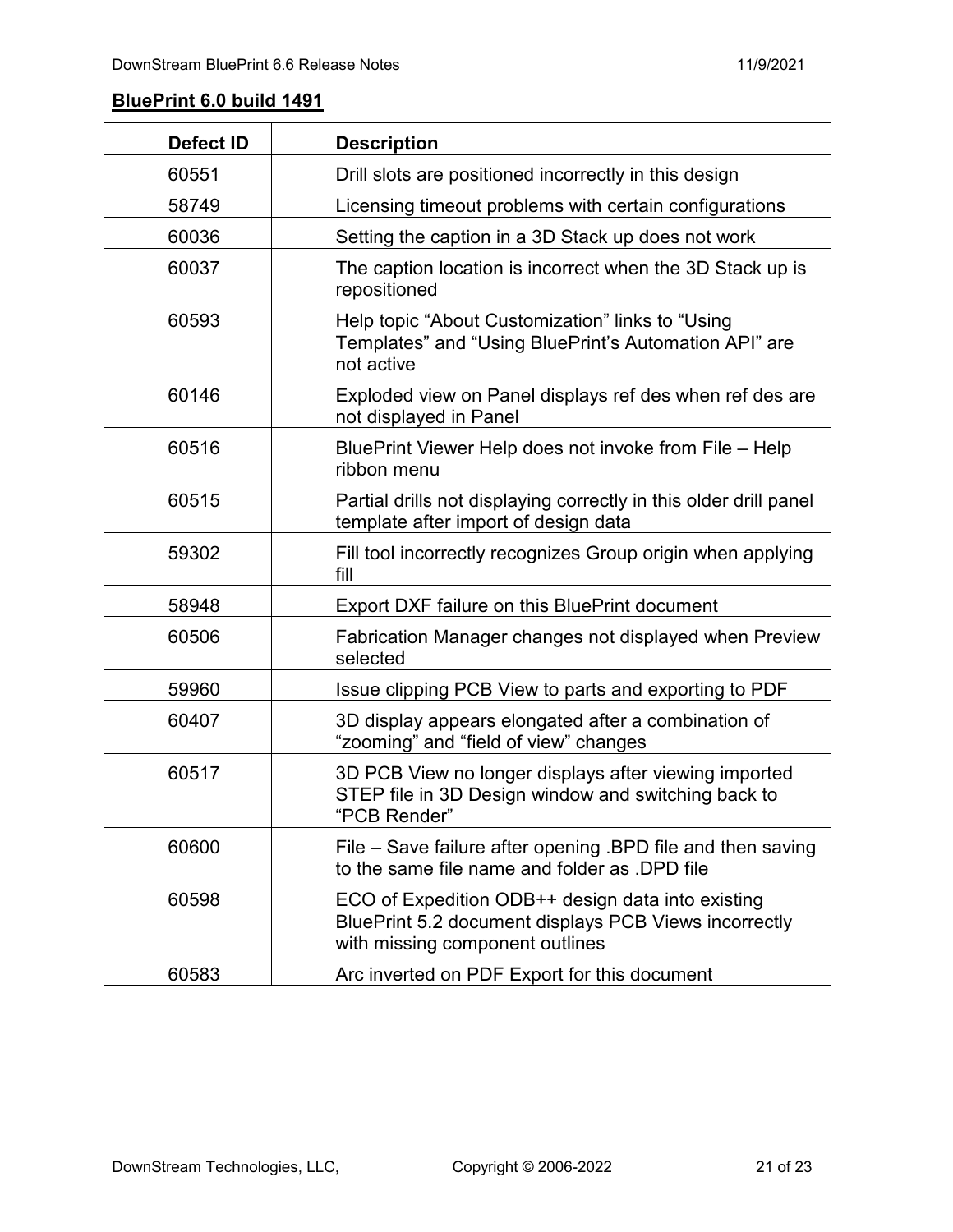| <b>Defect ID</b> | <b>Description</b>                                                                         |
|------------------|--------------------------------------------------------------------------------------------|
| 59985            | Unable to import this customer IPC2581 file                                                |
| 59874            | Error when attempting to add a new spell checker<br>dictionary                             |
| 59767            | Copper weight for .attr file in microns when units=MM                                      |
| 59837            | DXF import fails on this customer file                                                     |
| 59629            | Dimension font incorrectly changes after reopen of this<br>customer document               |
| 59768            | PCB Views cannot be scaled more than 20x                                                   |
| 59961            | Import of this ODB++ file is dropping components                                           |
| 59512            | Stack up "dual dimension" value is being displayed<br>incorrectly for this design          |
| 55547            | Enhancement requested to tab through table cells                                           |
| 57151            | Expedition ODB++ import memory limit error on this<br>design                               |
| 53327            | Enhancement to table editing                                                               |
| 59960            | Issue clipping PCB View to parts and exporting to PDF                                      |
| 59213            | Error opening document with very small exploded views                                      |
| 60272            | Panel display issues with this very small design due to<br>rounding calculations           |
| 60290            | Imported STEP Model PCB attributes different in exported<br><b>3DPDF then in BluePrint</b> |
| 60479            | Cannot add webroute for board profile with arcs                                            |